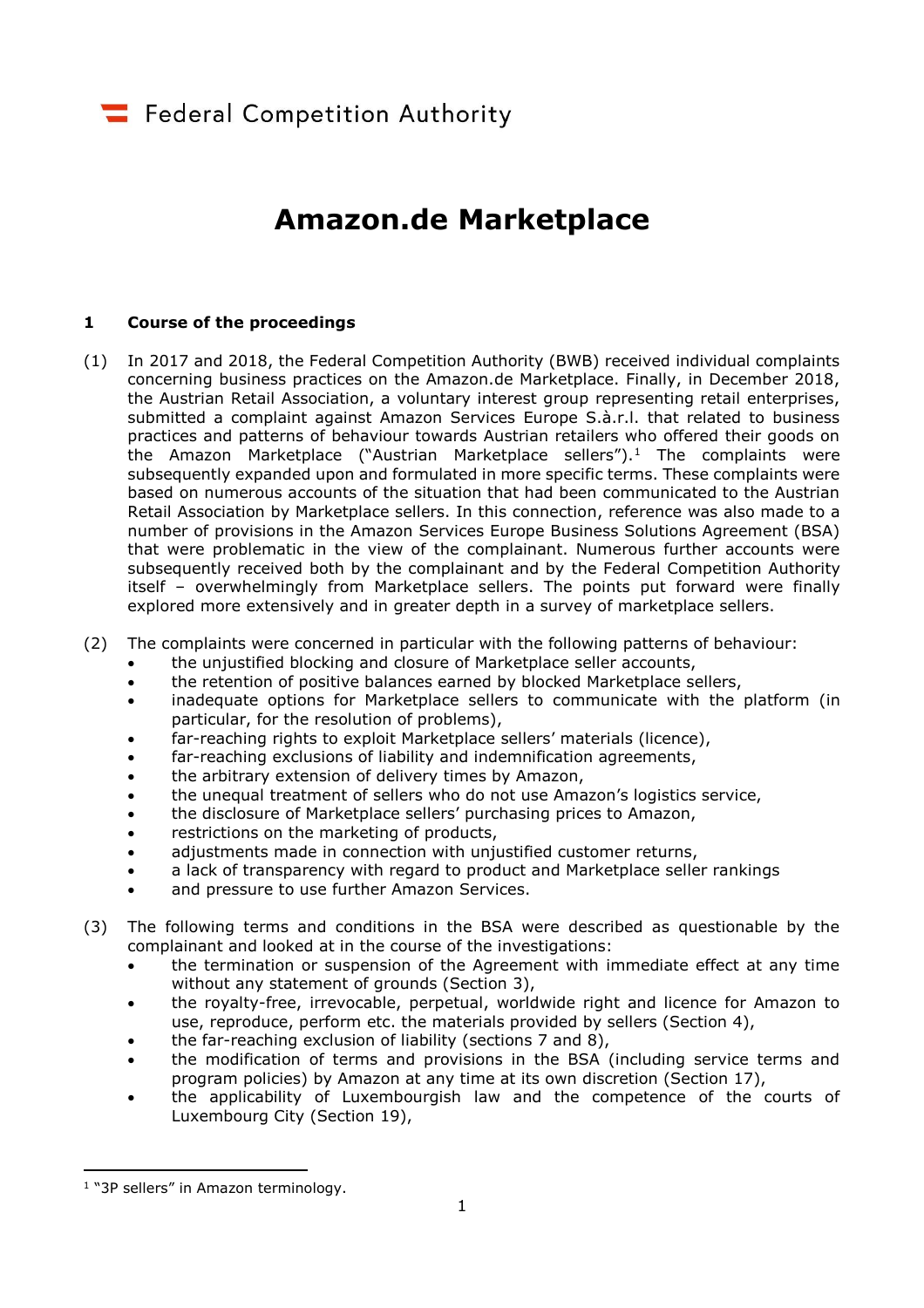- the far-reaching exclusion of liability in favour of Amazon under the Fulfilment by Amazon Service (Section F.11.),
- the far-reaching exclusion of liability with regard to warehousing under the Fulfilment by Amazon service (Section F.13).
- (4) Following an initial analysis of the situation, the Federal Competition Authority took up investigations on suspicion of abuse of a dominant position (§ 5 Federal Cartel Act (KartG), Art. 102 Treaty on the Functioning of the European Union (TFEU)). As a working hypothesis with regard to the relevant market, the Federal Competition Authority used the market for online trading platforms from a German-Austrian perspective. On this market, Marketplace sellers act as the customers of an intermediary service and Amazon.de as its provider. Requests for information were then addressed to Amazon, which were concerned *inter alia* with the structure and turnover of the company itself, the market for online trading platforms and individual practices that had been the subject of complaints from sellers.
- (5) At meetings with representatives from Amazon, they were confronted with the points of complaint, and the further course of the proceedings was explained. A survey of Marketplace sellers, and an assessment of the problematic terms in the BSA and the proposed modifications to it put forward by Amazon were central to these proceedings.
- (6) On the basis of § 5 Federal Cartel Act and Article 102 TFEU, the Federal Competition Authority's investigations were conducted on suspicion of abuse of a dominant position, in particular by demanding inappropriate terms and conditions (abusive conditions).<sup>2</sup> A company is dominant on the market when it is not exposed to any competitive pressure or is only exposed to competition to an insignificant extent as a supplier or customer, or holds a predominant market position in relation to other competitors. A company is assumed to have a dominant position by the Federal Cartel Act as of a market share of 30%, unless this is disproved. In the present case, Amazon's position supplying services as an online retail intermediary is relevant.
- (7) In addition to this, the concept of relative market dominance, which takes account of a company's predominant market position in relation to its customers or suppliers, is a feature of Austrian cartel law. Such a predominant market position is found, in particular, when customers or suppliers are reliant on the maintenance of their business relationships with the company in order to avert grave economic disadvantages.
- (8) In the course of the market survey, about 400 Austrian Marketplace sellers engaged in selling activities on the Amazon.de Marketplace in 2018 were asked for information. Information was recorded about the significance of the Amazon Marketplace for individual Marketplace sellers (including in comparison to other sales channels) and, concomitantly, the relevant alternatives from the retailers' perspective. Furthermore, information was gathered about potentially abusive patterns of behaviour on Amazon's part. In this respect, the focus was placed on the topics that had been raised with the Federal Competition Authority by the complaints received from the Austrian Retail Association and individual Marketplace sellers.
- (9) At the time when the investigations were instituted by the Federal Competition Authority, the German Federal Cartel Office and the European Commission were already conducting proceedings against Amazon, while the points of complaint and therefore the subject matter investigated in the proceedings conducted by the Federal Competition Authority and the German Federal Cartel Office were essentially identical. The focus of the Commission's proceedings lies on Amazon's dual role as a platform for retailers and a service provider, and the possibly abusive exploitation of the data obtained from Marketplace sellers. The Federal Competition Authority coordinated its investigations with both authorities and, in particular, also cooperated closely with the German Federal Cartel Office. Luxembourg and

<sup>&</sup>lt;sup>2</sup> According to § 5 Federal Cartel Act, an abuse of a dominant position may consist in particular in "demanding purchasing or selling prices or other business terms which differ from those which would be very likely to arise if effective competition existed."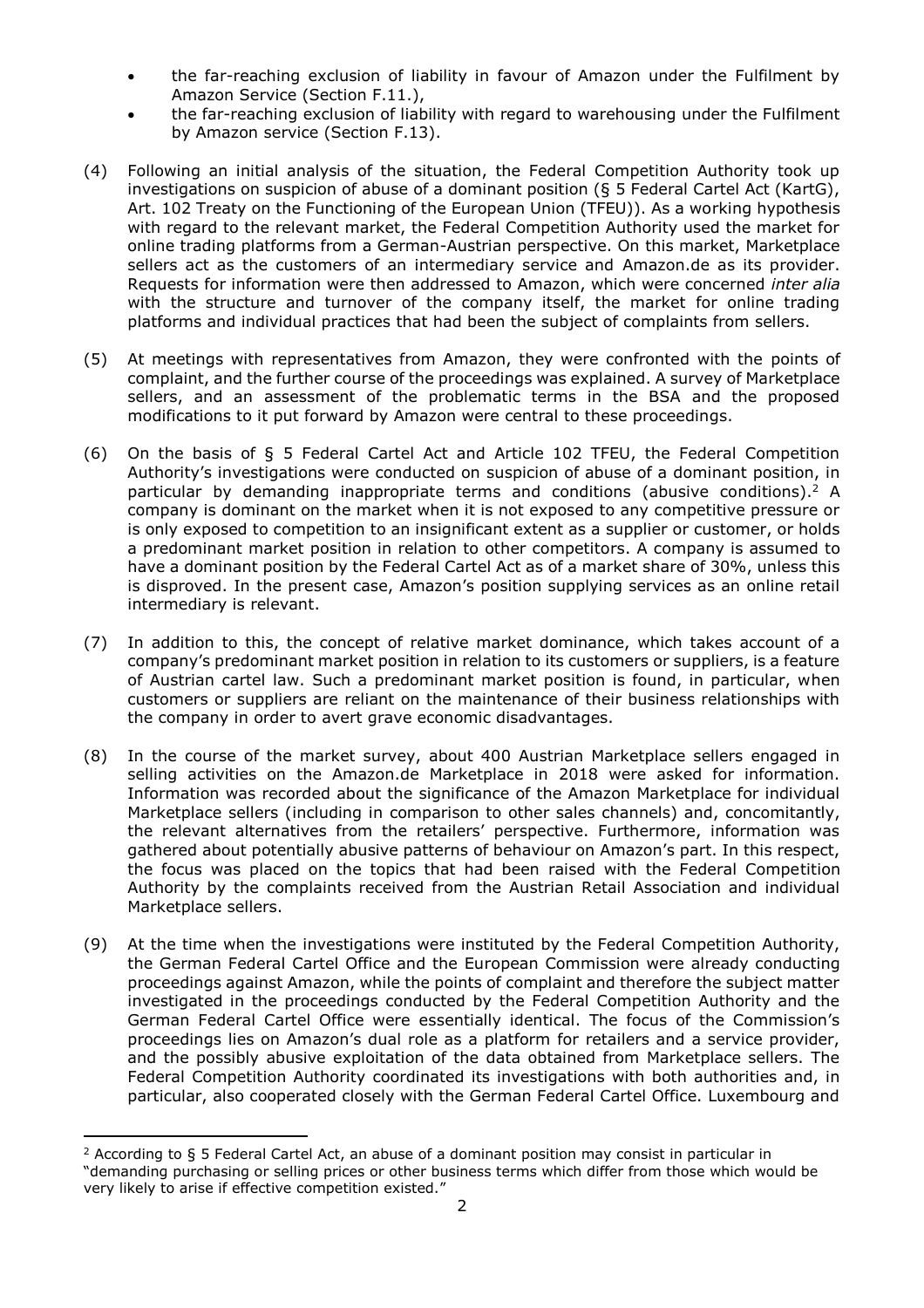Italy's competition authorities subsequently opened proceedings as well. A closely coordinated approach on the part of all the European authorities that were involved was guaranteed on the basis of the far-reaching opportunities for cooperation within the European Competition Network (Regulation (EC) 1/2003).

(10) In response to the concerns expressed about a number of provisions in the BSA, Amazon initially submitted proposed modifications to the German Federal Cartel Office, which were intended to make it possible for any further investigation of individual business practices based on these provisions to be dispensed with. Within the framework of the Federal Competition Authority's cooperation with the German Federal Cartel Office, points that were material to the Austrian proceedings were also taken into consideration. The proposals were made available to the Federal Competition Authority for it to examine.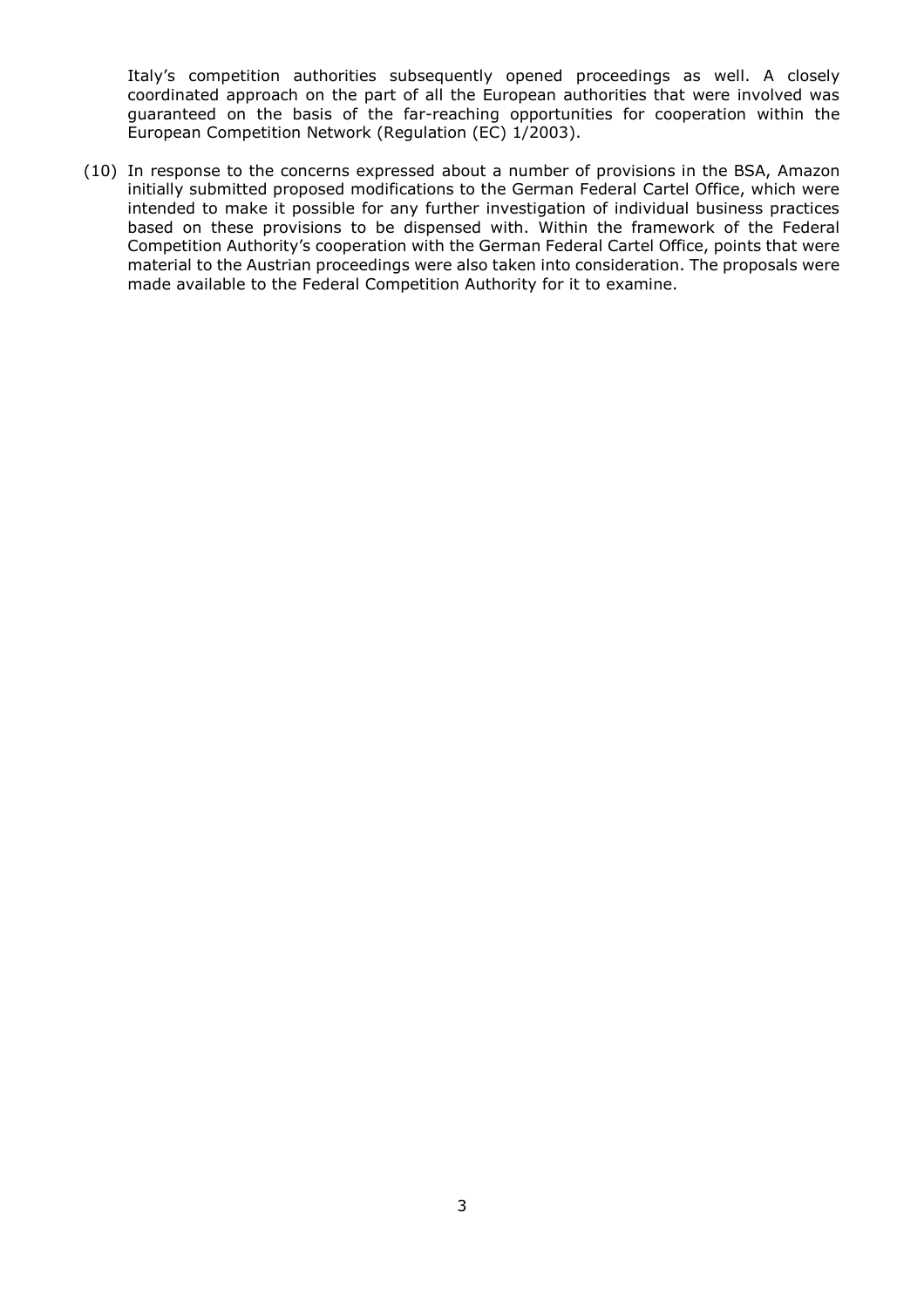# **2 Amazon's role in e-commerce**

- (11) Amazon was established in the USA in 1994. Whereas it exclusively sold books to begin with, the range of goods found today on Amazon's online platforms, such as Amazon.com, Amazon.co.uk and Amazon.de, extends to almost all consumer goods. Apart from online trading, Amazon markets cloud computing services (Amazon Web Services), develops search engine and advertising technology (A9), produces consumer electronics (including the Kindle e-reader), films and television programmes (Amazon Studios), publishes books (Amazon Publishing), and offers downloading and streaming services for videos, music and audiobooks (Amazon Prime Video, Amazon Music and Audible). Amazon is currently the most valuable brand in the world.<sup>3</sup>
- (12) On Amazon's individual online trading platforms, Marketplace sellers and Amazon itself (Amazon Retail) market goods to private customers, as well as corporate clients ("customers"). In terms of turnover figures, Amazon Retail is the biggest online retailer in the world.<sup>4</sup> Given that the Amazon platforms make transactions between the two types of user possible, they are to be understood as *transaction platforms*. <sup>5</sup> Marketplace sellers have been able to market goods on Amazon's platforms since 1999. The proportion of the turnover on Amazon's marketplaces earned by Marketplace sellers has risen since then from 3% to 58% (see Figure 1).<sup>6</sup>



**Figure 1: Proportion of turnover on Amazon platforms earned by Marketplace sellers**

Source: Amazon Annual Report 2018

(13) The "users" of Amazon's online trading platforms are, on the one hand, the customers who search for, compare and buy goods there. On the other hand, Marketplace sellers use these platforms to market their goods. The European Commission's recent report on competition law in the digital era emphasises that all the kinds of users of such platforms can be defined as "consumers". This conforms with the EU's existing competition law and the concept of the consumer surplus.<sup>7</sup>

<sup>3</sup> Brandz (2019), *Top 100 Most Valuable Global Brands 2019*, 32,

https://brandz.com/admin/uploads/files/BZ\_Global\_2019\_WPP.pdf.

<sup>4</sup> Digital Commerce 360 (2019), *"*Top 10 online retailers: How the largest online retailers in the world fared in 2018", https://www.digitalcommerce360.com/2019/03/14/top-10-online-retailers/.

<sup>5</sup> Wismer, S. and Rasek, A. (2017), *Market definition in multi-sided markets*, OECD, 4 –5,

http://www.oecd.org/officialdocuments/publicdisplaydocumentpdf/?cote=DAF/COMP/WD(2017)33/FINAL& docLanguage=En.

<sup>6</sup> Addressing Amazon's shareholders, Jeffrey P. Bezos, the company's founder, commented on this development as follows: "Third-party sellers are kicking our first party butt. Badly."

Amazon (2019), *Annual Report 2018*, https://ir.aboutamazon.com/static-files/0f9e36b1-7e1e-4b52-be17-

<sup>145</sup>dc9d8b5ec.

<sup>7</sup> Crémer, J., de Montjoye, Y.-A. and Schweitzer, H. (2019), *Competition Policy for the digital era: Final report*, Luxembourg: Publications Office of the European Union,

http://ec.europa.eu/competition/publications/reports/kd0419345enn.pdf.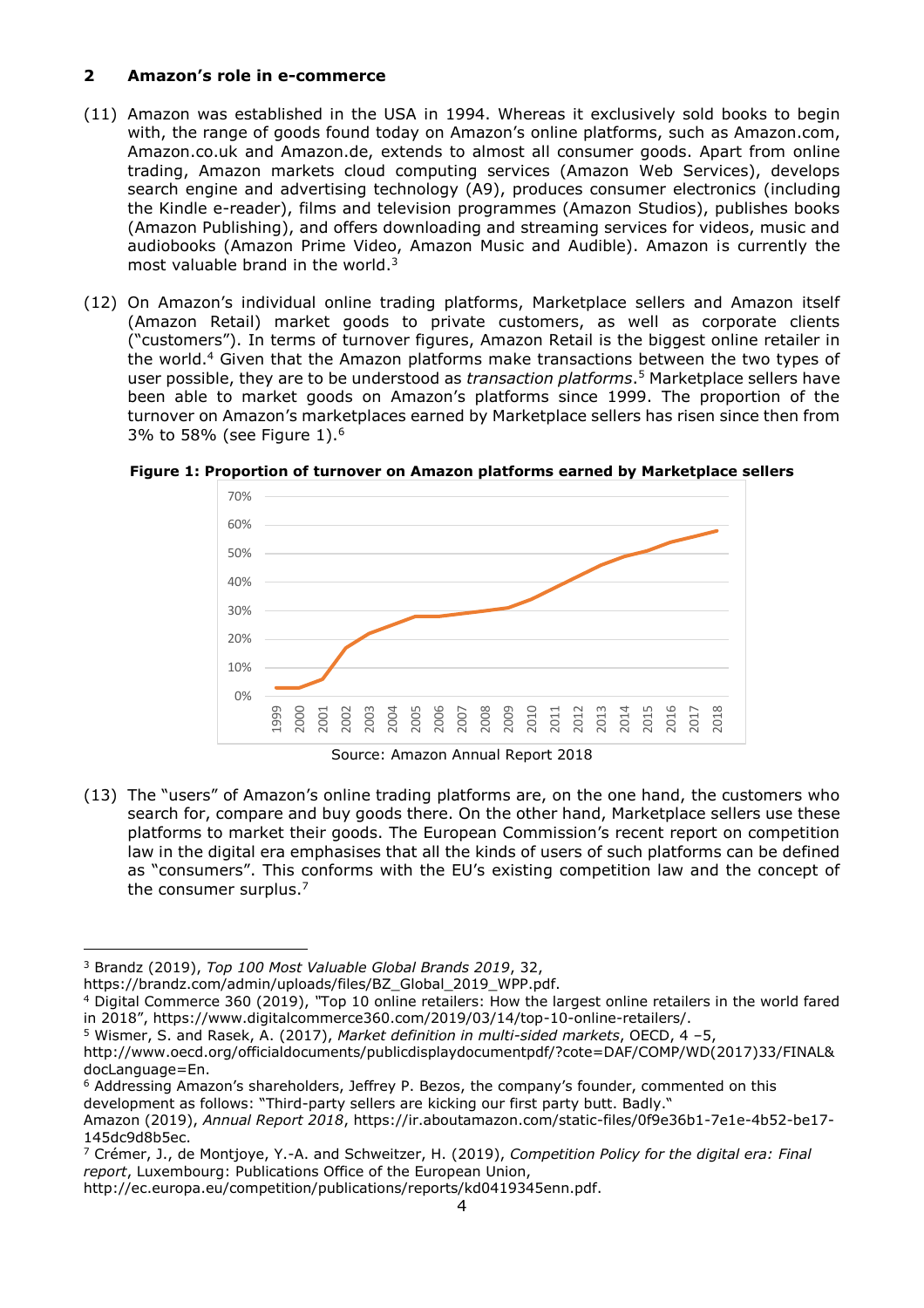- (14) A classic interpretation as "one-sided" markets is inadequate for Amazon's online trading platforms; rather, they are to be understood as "two-sided" or, more generally, "multisided" markets. Whether multi-sided markets are to be defined as separate markets for the various types of users or as a single, unified market is a topic of controversial discussion in the relevant literature. However, there is consensus that the interdependencies of the individual sides of the market are to be taken into consideration.<sup>8</sup> With regard to Amazon's online trading platforms, the demand from customers depends on the prices, the number and the diversity of the products that are offered. If selling prices are low and the selection of products is large, in other words if the offer made by the Marketplace sellers is attractive to customers, this consequently has positive impacts on demand on this side of the market. In turn, the demand from Marketplace sellers to market their products on the Marketplace depends on the number of customers who use it. If large numbers of customers search for and purchase products on Amazon's online trading platforms, the probability of generating turnover on this market then increases for Marketplace sellers.
- (15) The ecosystem of Amazon's online trading platforms encompasses a large number of adjoining markets, for both customers and Marketplace sellers. For example, Amazon offers customers the Prime subscription, which makes it possible for Prime goods to be delivered rapidly free of charge to subscribing members. In turn, Marketplace sellers can market their goods as Prime products, and store and dispatch their goods using Amazon's logistics service Fulfilment by Amazon (FBA). Without Prime status, there is little potential for sales to Prime subscribers.
- (16) In 1998, Amazon set up its first websites for online trading platforms outside the USA. In the same year, Amazon took over the German Internet bookshop ABC-Bücherdienst GmbH, after which it went online with Amazon.de.<sup>9</sup> The online trading platform has grown strongly ever since. The turnover earned on Amazon.de tripled during the years 2010 to 2018 (see Figure 2).<sup>10</sup> In Austria, the turnover on Amazon.de was €1.4bn in 2017. This means that roughly half the euros spent on the Internet in Austria went to Amazon.de. Of this money, 46% was earned by Amazon Retail and 54% by Marketplace sellers on Amazon.de.<sup>11</sup>



Source: Amazon Annual Reports, 2012–2018

<sup>8</sup> Wismer and Rasek (2019).

<sup>9</sup> Amazon (2018), "20 Jahre Amazon.de: Nach 7.306 Tagen ist immer noch Tag 1",

https://www.aboutamazon.de/%C3%BCber-amazon/20-jahre-amazon-de-nach-7-306-tagen-ist-immernoch-tag-1.

 $10$  In comparison to this, the whole German online trading sector recorded growth (164%) half as great as that of Amazon.de (321%). See: https://einzelhandel.de/presse/zahlenfaktengrafiken/861-onlinehandel/1889-e-commerce-umsaetze.

<sup>11</sup> EHI, Statista and Austrian Retail Association (2018), *E-Commerce-Markt in Österreich und Schweiz*.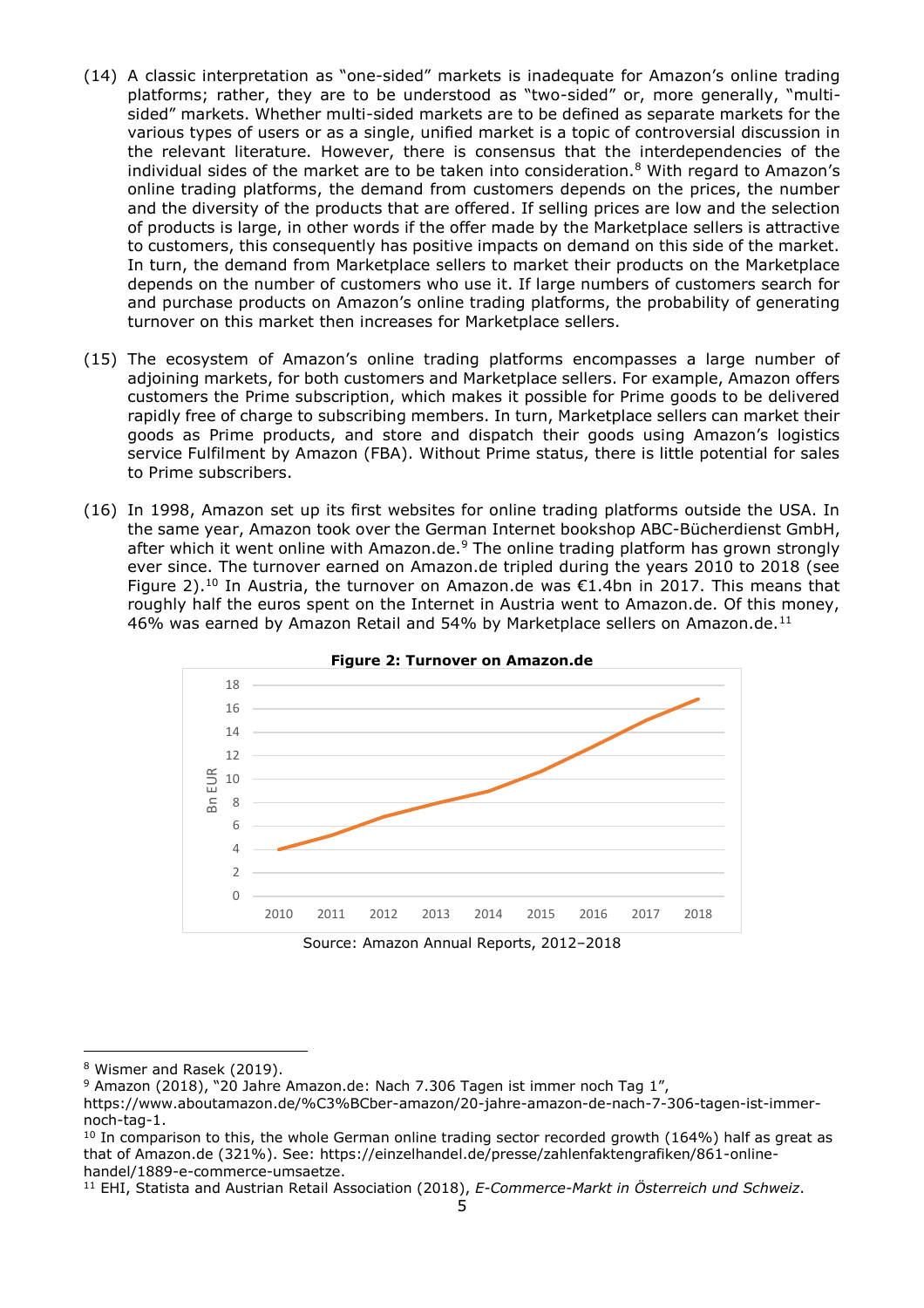## **3 Austrian sellers on the Amazon.de marketplace: market survey by the Federal Competition Authority**

- (17) More than 4,500 Marketplace sellers domiciled in Austria were active on Amazon.de in 2018. The Federal Competition Authority contacted the 379 Austrian Marketplace sellers with the greatest turnover from sales activities on Amazon.de in 2018. In the year in question, these sellers earned 87% of Austrian Marketplace sellers' total turnover on Amazon.de. Above all, the survey therefore depicts the experience of the group of Austrian Marketplace sellers with higher levels of turnover. 81% of the traders approached took part in the survey.
- (18) On average, the Marketplace sellers who were surveyed earned 64% of their turnover on Amazon.de in 2018, 15% in their own webshops, and 7–8% each in bricks-and-mortar shops and on other online trading platforms (see Figure 3). The proportion of respondents' total turnover generated on Amazon.de rose between 2014 and 2018 from 55% to 64%; the proportion of turnover earned through other channels that were asked about went down over the same period; for example, the proportion of turnover from sellers' own webshops declined from 21% to 15%.



**Figure 3: Turnover from marketing channels**

Source: BWB survey of Marketplace sellers

(19) The distribution of turnover across the various marketing channels was heterogeneous among the respondents to the survey. A quarter of these Marketplace sellers were (almost) exclusively active on Amazon.de (share of turnover >95%, see Figure 4).



**Figure 4: Proportion of total turnover from Amazon**

Source: BWB survey of Marketplace sellers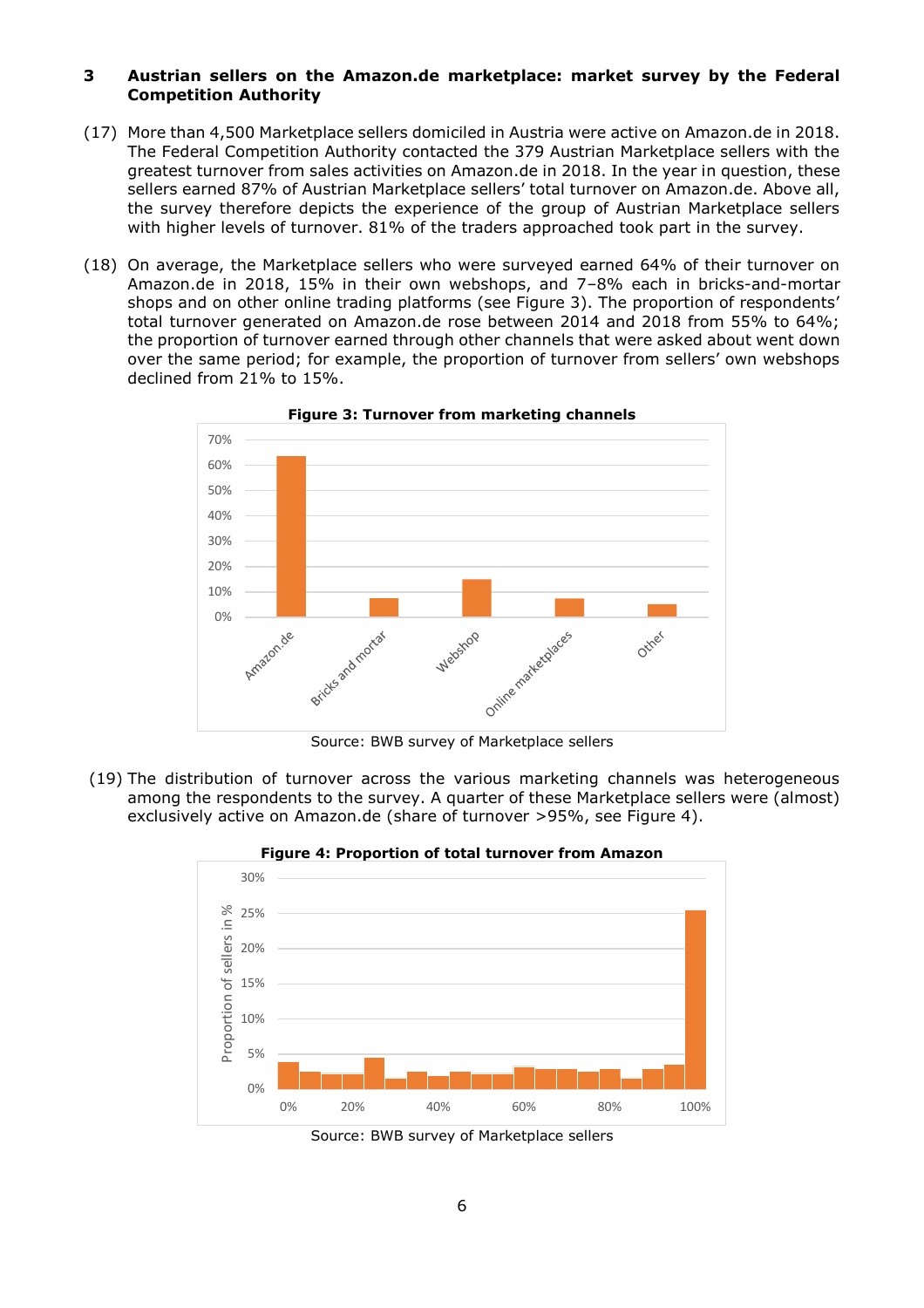- (20) Of the Marketplace sellers who were surveyed, 56% stated they had no relevant alternatives to Amazon with which they could reach Austrian customers. 58% stated they had no relevant alternatives to Amazon with which they could reach foreign customers (see Figure 5). On average, the turnover of Marketplace sellers who stated they had no relevant alternatives to Amazon broke down by marketing channel as follows:
	- 70% Amazon.de Marketplace
	- 13% own webshop
	- 6% bricks-and-mortar retail
	- 7% other online marketplaces
	- 4% other marketing channels

On average, the turnover of Marketplace sellers who stated they had relevant alternatives to Amazon broke down by marketing channel as follows:

- 57% Amazon.de Marketplace
- 19% own webshop
- 9% bricks-and-mortar retail
- 8% other online marketplaces
- 7% other marketing channels



Source: BWB survey of Marketplace sellers

(21) The relevant alternatives referred to were primarily sellers' own webshops and eBay (see Figure 6). 21% of the Marketplace sellers who were surveyed mentioned their own webshop as a relevant alternative with which they could reach Austrian customers, while 19% mentioned it as a relevant alternative with which they could reach foreign customers. eBay was mentioned as a relevant alternative by 14% for Austrian customers and 15% for foreign customers. At the same time, those Marketplace sellers who, according to their responses, had relevant alternatives to selling via Amazon frequently remarked that the reach of other online trading platforms or their own webshop, and therefore the turnover that could be generated from them, were not comparable.



Source: BWB survey of Marketplace sellers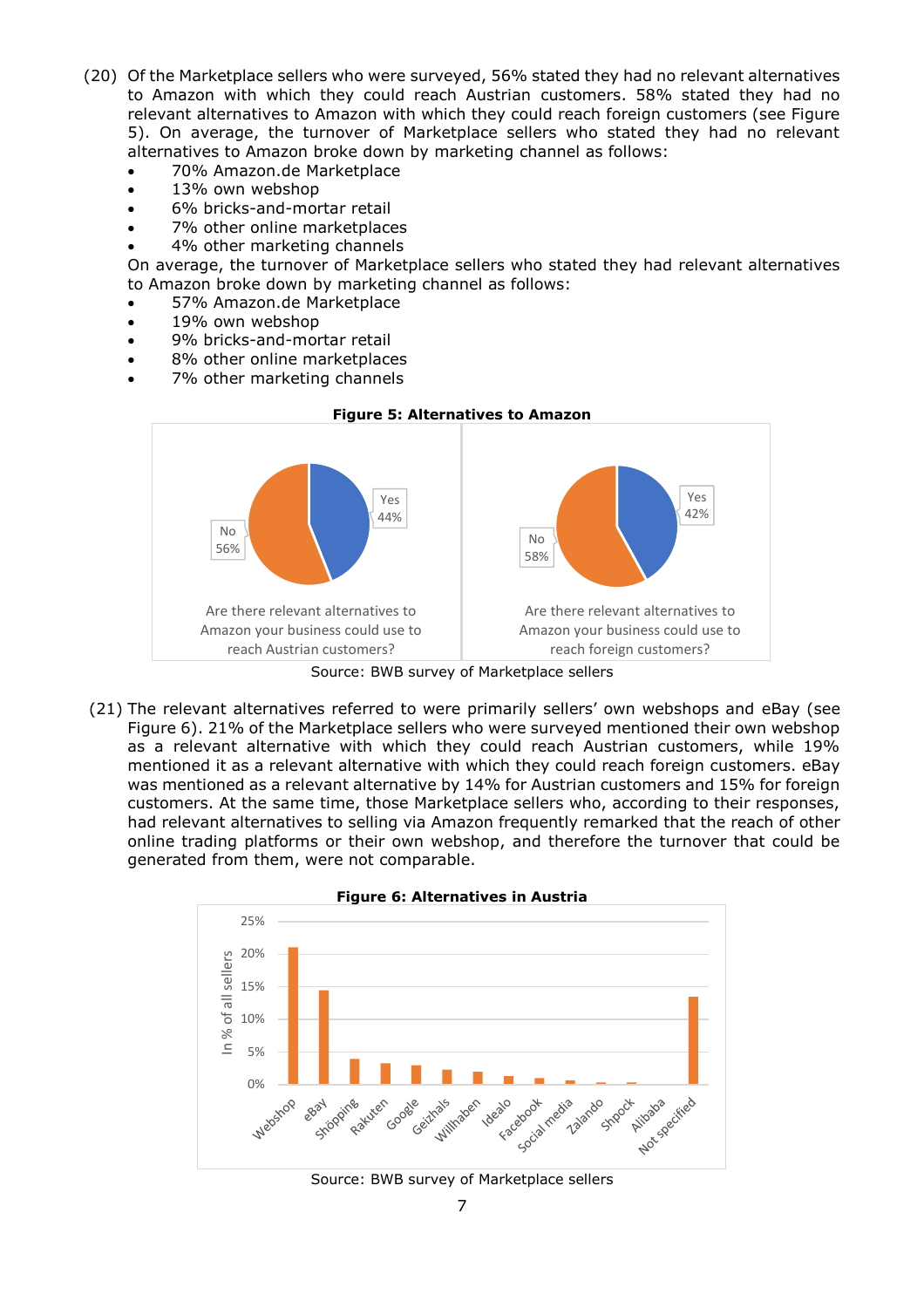- (22) The small selection of comparable alternatives to Amazon is also reflected in Amazon's power to set prices. The overwhelming majority of the Marketplace sellers who were surveyed stated that they would continue to sell their goods on Amazon even if its fees were raised. If there were a hypothetical increase in fees by 5%, nine out of ten Marketplace sellers stated they would continue to want to sell their goods on Amazon. If there were a hypothetical increase in fees by 10%, two-thirds of Marketplace sellers stated they would continue to want to sell their goods on Amazon.
- (23) As far as Austrian Marketplace sellers on Amazon.de are concerned, the platform offers above all the opportunity to reach customers in Germany. In 2018, the average proportion of turnover earned by Austrian Marketplace sellers from customers in Germany was about 75%, and the proportion of turnover earned from customers in Austria averaged 20%, while Swiss customers played a merely marginal role. This is indicative of what is, comparatively, the rather stronger demand from Austrian customers reported by Austrian Marketplace sellers. The proportion of turnover from Austrian customers on Amazon.de is markedly lower than this.<sup>12</sup>
- (24) The Federal Competition Authority is not adopting a conclusive position on the definition of the market for the present report. As discussed in section 2 above, market definition in the field of online trading platforms is the subject of intense debates in academia and among public authorities. However, the results that have been presented support the preliminary assumption of a market for online trading platforms that, on the Marketplace seller-platform side, does not include either their bricks-and-mortar shops or their own webshops. Webshops differ clearly from Amazon's offer in terms of the functionality offered to the retailer (essential marketing functions are performed by the platform). In addition to this, when they use a platform, a retailer also acquires the trust placed in that platform, an essential asset compared to their own webshop or a bricks-and-mortar outlet. Whether this is true to the same extent for other online trading platforms with related functionality (e.g. eBay, Rakuten, Zalando), cannot be judged conclusively on the basis of the data available from the survey. A spatial division between Austria and Germany is suggested in particular by Austrian Marketplace sellers' somewhat stronger focus on Austrian customers and structural factors, such as differences in delivery times; this assumption is undermined by Amazon.de's similarly strong penetration in Germany and Austria, and the very high proportion of German customers served by Austrian Marketplace sellers.
- (25) Irrespective of the market definition that is ultimately chosen, the survey of Marketplace sellers by the Federal Competition Authority has shown that Amazon.de has market power for a representative sample of large Austrian Marketplace sellers.<sup>13</sup>
	- According to their statements, the respondents had hardly any relevant alternatives with which they could reach their customers.
	- Most of the respondents would be prepared to accept 5–10% price rises on Amazon's part.
	- Those Marketplace sellers who claimed they had alternatives nonetheless earned by far the greatest share of their turnover on Amazon.de.
	- A large proportion sold exclusively on Amazon.de.

 $\overline{a}$ 

 Other marketing channels, such as webshops, bricks-and-mortar retail and other online trading platforms were rarely mentioned as alternatives, and only contributed small proportions of sellers' turnover.

<sup>&</sup>lt;sup>12</sup> The turnover generated from Austrian customers on Amazon.de was roughly  $\epsilon$ 1.4bn in 2018 (see EHI, Statista and Austrian Retail Association (2018)). Relative to the platform's total turnover of roughly €17bn in 2018 (see Figure 2), this represents a proportion of less than 10%.

<sup>&</sup>lt;sup>13</sup> According to the European Commission, it is to be recommended when analysing multi-sided markets that the focus be placed less on a precise market definition, and attention paid primarily to a plausible theory of harm (see Wismer and Rasek (2017)).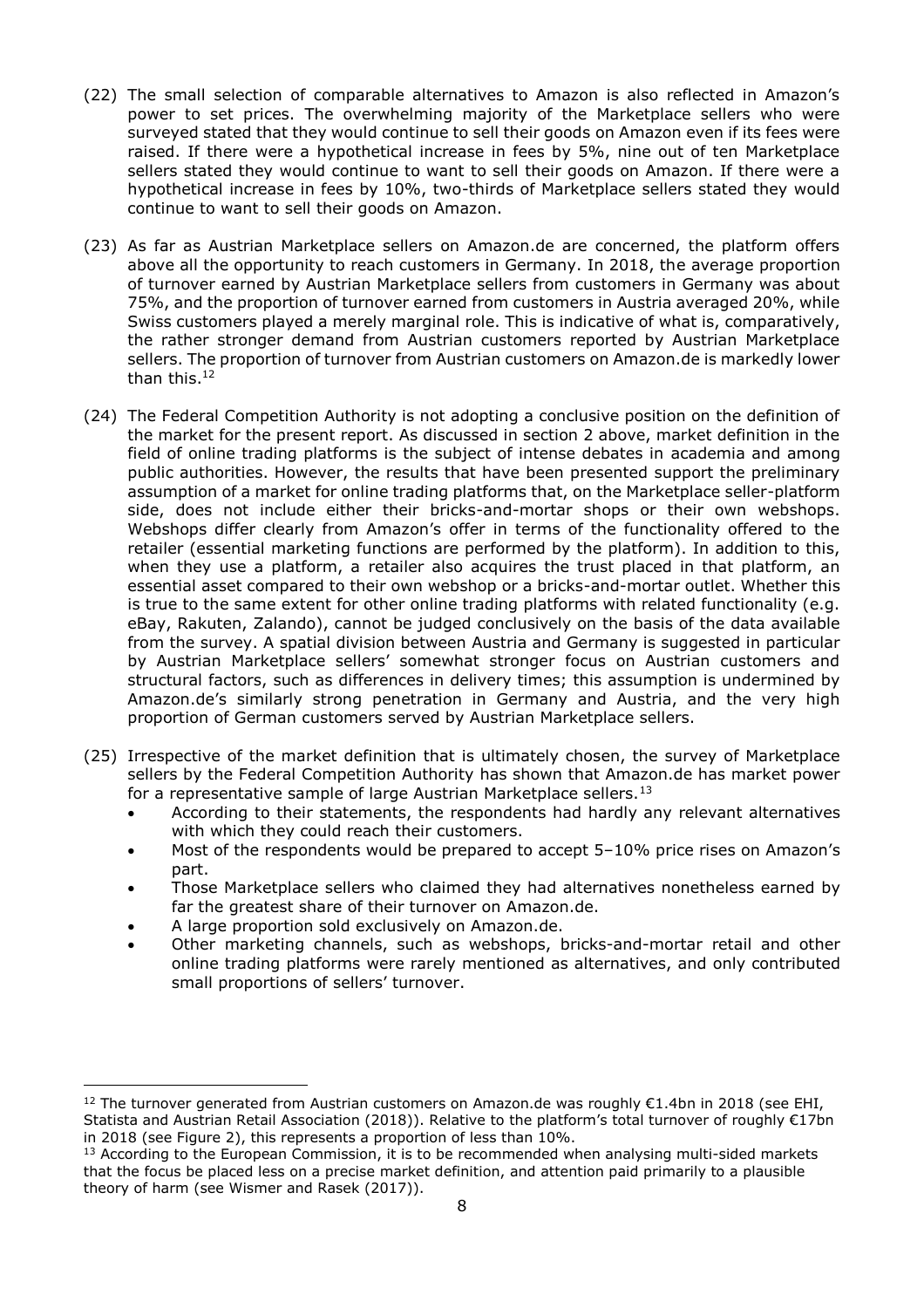## **4 Points of complaint submitted**

(26) This section discusses points of complaint raised in the submissions from the Austrian Retail Association and the comments made in the course of the market survey. Furthermore, the arguments put forward by Amazon and, where relevant, adjustments made to its terms and conditions are discussed and assessed.

#### **4.1 Blocking and closure of seller accounts, withholding of blocked sellers' positive balances**

- (27) Marketplace sellers claimed that Marketplace seller accounts were frequently blocked temporarily and closed permanently without comprehensible grounds being given. This happened without advance notice. 59% of respondents who had previously experienced having their accounts blocked stated that Amazon did not inform them about the reasons why this happened in a comprehensible fashion and within an appropriate period of time. Marketplace sellers' positive balances were frozen, so that they had no access to the money they had earned, which led in turn to liquidity problems. The long period that passed before an account was reinstated was also to be seen in connection with Amazon's inadequate approach to communication. It was only after several automated responses had been received that sellers were actually able to make contact with the platform. Particularly in cases in which the grounds for an account being blocked were perceived to be unjustified, Marketplace sellers regarded it as important that information was provided rapidly.
- (28) The concerns raised by the Austrian Retail Association about the provisions on the term of the Agreement and its termination in the BSA are also to be seen in connection with these complaints. To date, Section 3 of the Agreement has provided for the Agreement to be terminated or suspended with immediate effect at any time without any reason having to be given for this.
- (29) On these complaints, Amazon remarked *inter alia* that the blocking and termination of accounts were important parts of its efforts to combat fraud, the deception of customers and the manipulation of transactions by users with fraudulent intentions. If a seller failed to comply with Amazon's rules and standards, Amazon would as a matter of principle bring this breach to his attention. If their conduct did not change, their sales privileges would be suspended until they had drawn up and implemented a Plan of Action that was intended to prevent future breaches. Only if the seller was not willing or in a position to comply with the rules would Amazon block or terminate their account without prior warning.
- (30) According to Amazon, the Marketplace seller was guided through the appeal procedure by Seller Central. If the Plan of Action met the standards that had been set, Amazon would lift the block on the account again (usually within 48 hours), and would restore the functions and privileges associated with the account. In 2018, blocked accounts had been reactivated within *[confidential]* days on all the Amazon websites, which was equivalent to a 70% reduction in comparison to 2017. 25% of these accounts had been reinstated within *[confidential]* days.
- (31) Furthermore, Amazon explained that funds had been withheld from marketplace sellers whose accounts were subject to possible sanctions, for instance the permanent blocking or temporary suspension of selling rights due to fraudulent or abusive conduct. On the basis of the A-to-z Guarantee, any customer order could be reversed, which was why every order was associated with considerable financial risk for Amazon. Even if no new orders could be placed because an account was temporarily or permanently blocked, such accounts could still be charged as a result of returns or other claims.
- (32) Amazon committed to amend the provisions on the term of the Agreement and its termination. The newly drafted Section 3 provides for a notice period of thirty days for the orderly termination of the Agreement or the use of individual services. Termination or suspension with immediate effect is now only possible if the Marketplace seller (a) has materially breached the Agreement and failed to cure this within a period of seven days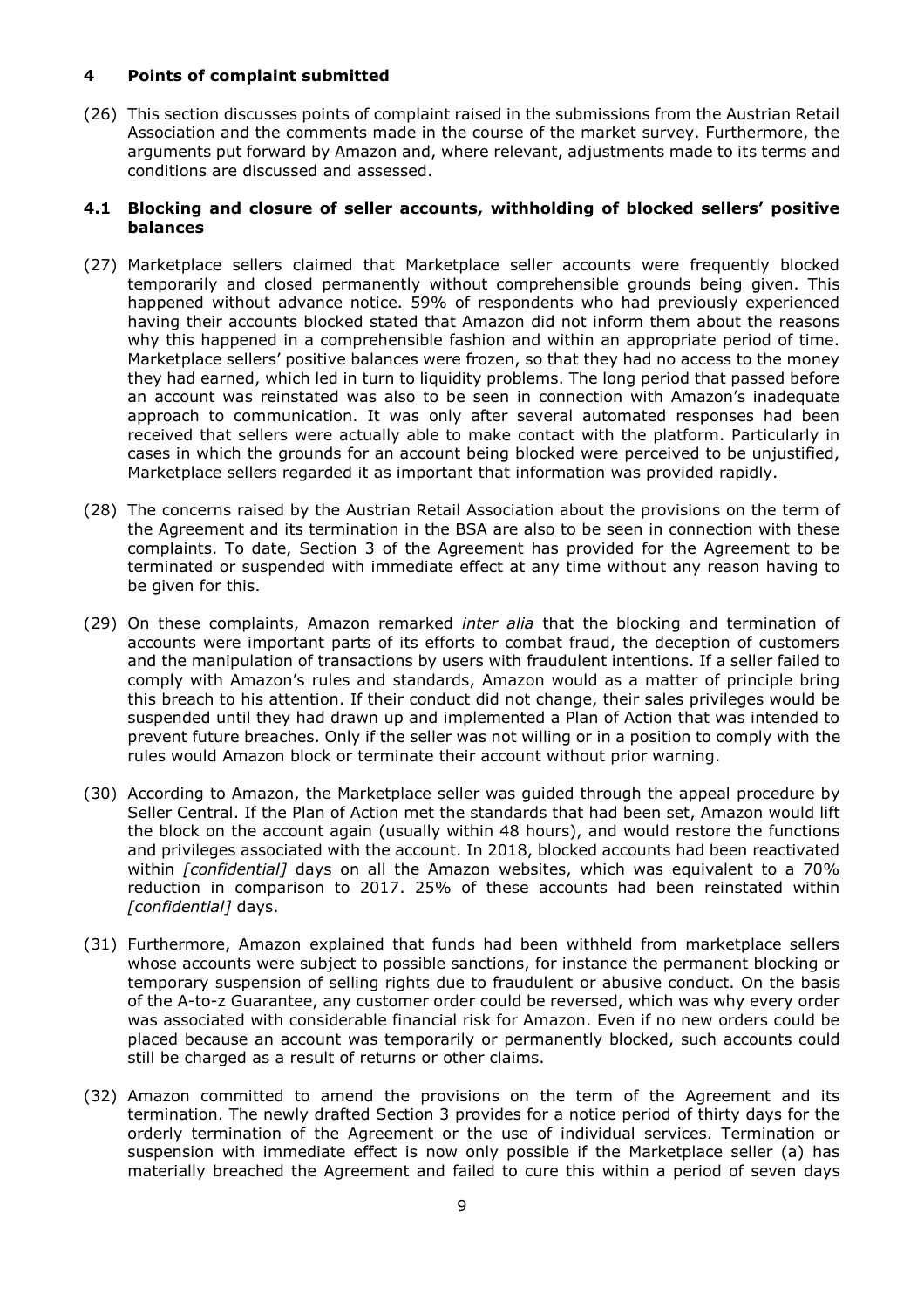following a cure notice (except where Amazon is exposed to liability towards a third party as a result of this); (b) the seller's account has been used for deceptive or fraudulent or illegal activities, or inquiries give evidence that it may have been used for such activities; or (c) the use of services has harmed other sellers, customers or Amazon's legitimate interests, or controls indicate that the use of services might lead to such harm. Furthermore, provision is made for information to be provided promptly about the termination or suspension of an account, setting out the reason for this step and the possible options to appeal against it, except where this would hinder the investigation or prevention of illegal activities.

(33) The revised provisions concerning the term of the Agreement and its termination are well suited to remedy the complaints about the unjustified blocking and closure of seller accounts. Both the introduction of a notice period and the exhaustive listing of the reasons for an account's immediate termination or suspension signify a clear improvement for Marketplace sellers in this context. On the basis of the above-mentioned submission from Amazon in conjunction with the new wording of Section 3 of the BSA, the Federal Competition Authority will therefore dispense with any further investigation of these complaints for the time being. This also relates to the withholding of positive balances, since such action is taken as a consequence of the blocking or closure of accounts. In this connection, the improvements made by Amazon in its communication with Marketplace sellers are also of significance, in particular the creation of the Account Health Specialist service.

## **4.2 Competent courts and choice of law**

- (34) It was argued both by the Austrian Retail Association and in the survey of Marketplace sellers that the exclusive competence of the courts in Luxembourg City and the applicability of Luxembourgish law made it difficult to assert rights against Amazon through the courts. Many sellers stated that they avoided legal disputes on account of their dependence on Amazon. In particular, there were fears of seller accounts being blocked. Given the different levels of resources available to the parties, legal steps appeared to have no prospect of success to many Marketplace sellers.
- (35) Amazon argued on this point that the competence of the courts in Luxembourg and the applicability of Luxembourgish law were expressly permitted by European law. Apart from this, it was sensible to put the same parameters in place for all Marketplace sellers because more than 50% of all Marketplace sellers were not domiciled in Germany, and many were also active on other European websites operated by Amazon. Luxembourg was a Member State of the European Union, and its law was determined to a significant extent by European directives and regulations, which were equally valid in every other Member State. Luxembourg had a functioning justice and administrative system. With the revision of the BSA, the competence of the courts in Luxembourg City would merely be non-exclusive.
- (36) To date, the courts of Luxembourg City have been provided for as the courts with exclusive competence for businesses under Section 19 of the BSA. The revised wording of this provision (now Section 17) provides as a matter of principle for disputes to be adjudicated non-exclusively by the courts of Luxembourg City. In the view of the Federal Competition Authority, this means it has become significantly easier for Marketplace sellers to take legal action. The sole applicability of Luxembourgish law does not appear problematic as a matter of principle. The Federal Competition Authority will not investigate these points of complaint any further.

## **4.3 Communication**

(37) Many Marketplace sellers emphasised that an inadequate approach to communication and inadequate opportunities for communication impeded, delayed or made totally impossible the resolution of problems. When accounts were blocked, generic stock texts were sent out, but no specific information was provided about the breach of the Agreement that had led to the action being taken. Communication using standardised stock texts was exemplified by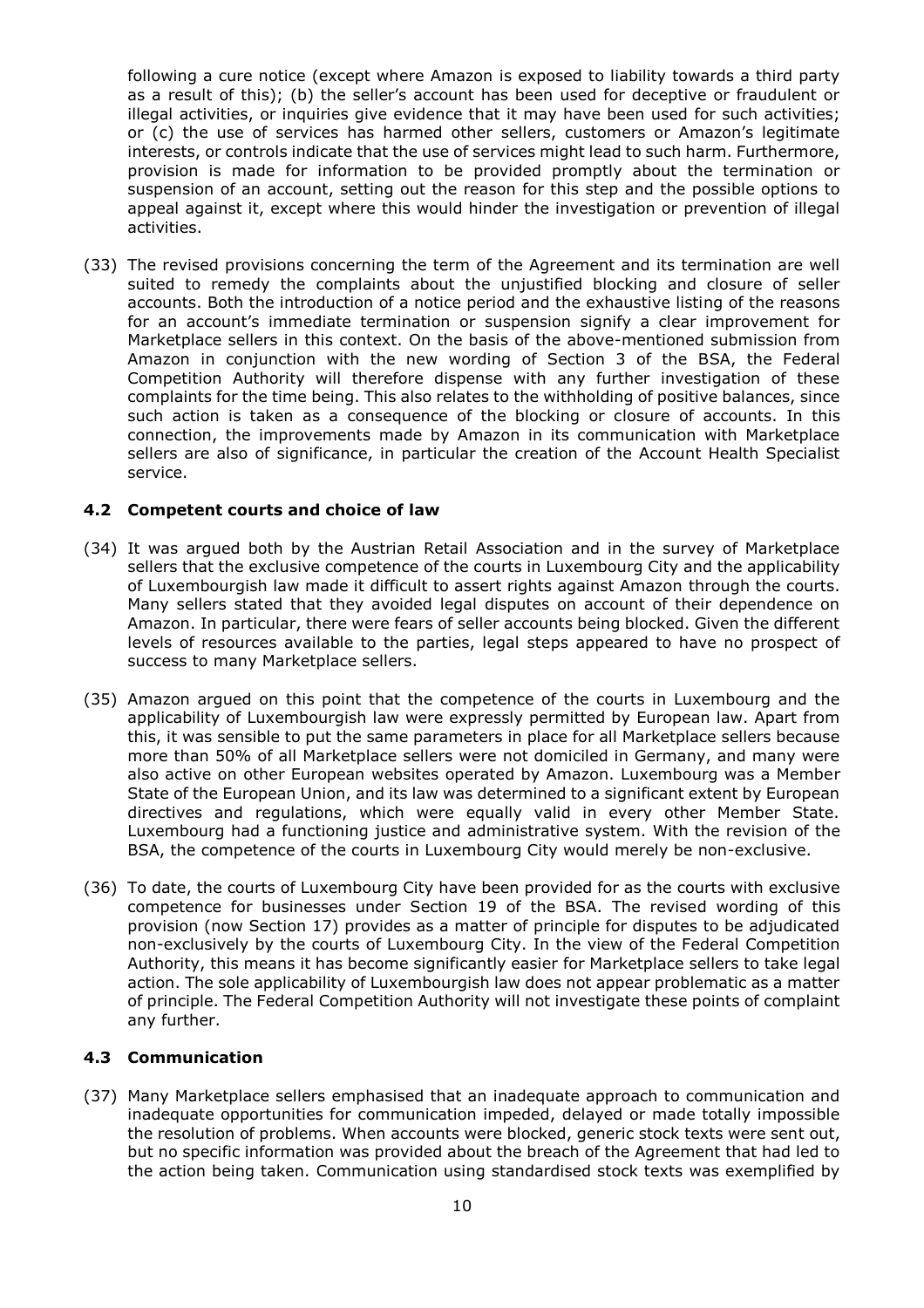the repeated demands for a Plan of Action to be drawn up, even though such a Plan had already been submitted. No reference was made to specific failings in these communications. Marketplace sellers mentioned long waiting times (up to several weeks) in their correspondence with Amazon. This was associated with serious economic consequences, in particular in connection with the blocking and closure of accounts.

- (38) A large number of other points of complaint from the survey of Marketplace sellers were motivated primarily by communicative failings on Amazon's part. For example, it was possible for product descriptions to be altered without prior notification, which could sometimes lead to incorrect information about quantities or sizes being provided. Customer complaints received as a result of this could in turn lead to negative ratings and/or accounts being blocked. On account of inadequate communication, adjustments for goods that had been lost or damaged at the Amazon warehouse involved a protracted process that sometimes held out no prospect of success.
- (39) Complaints also reached the Federal Competition Authority in connection with the inadequate communication of modifications to Amazon's terms of business and service to Marketplace sellers. Under the previous Section 17 (now Section 15), Amazon reserved the right to modify the terms and provisions of the BSA (including terms of service and program policies) at any time at its own discretion.
- (40) With regard to the complaints about its inadequate approach to communication, Amazon commented that Amazon Seller Support operated various call centres, which could be contacted round the clock. A worldwide initiative to simplify the formal appeal procedure had been launched at the beginning of 2018 with the Account Health Specialist (AHS) service. Amazon attempted to telephone Marketplace sellers in advance (after notice had been given) in order to inform them about the impending blocking of their accounts and clarify the causes of the failings with them. At the same time, Amazon made its policies and expectations clear, and stipulated steps with which failings could be avoided in future. The service had made it possible for the blocking of seller accounts to be avoided in more than 13,000 cases (*[confidential]*% of all accounts that could potentially have been blocked). Particularly rapid assistance could be obtained in particular situations by checking the "Urgent" box on the contact form. 600,000 to 700,000 Marketplace sellers active on Amazon.de had requested immediate assistance in 2018. They had received assistance by telephone within 30 seconds in 96% of cases, and an answer to their email inquiry within 60 minutes in 92% of cases.
- (41) Amazon argues that it set out transparent reasons in particular when it came to the termination or blocking of accounts and measures relating to listings. The large number of cases of fraud using highly developed technologies made it necessary for Amazon to take action against possible cases of fraud with automated programs and self-learning algorithms. Its communication only differed where there was a suspicion of fraud or fraud had been proven. In such cases, Marketplace sellers were *inter alia* not warned before measures were taken.
- (42) In the view of the Federal Competition Authority, transparency<sup>14</sup> and clarity are essential when it comes to the terms and conditions for Marketplace sellers. The new version of the provisions on the modification of terms of business and service provides for notice to be given at least fifteen days before any such modification is undertaken. It is only permissible for modifications to be made at any time with immediate effect (a) if there are legal, regulatory or security reasons or this is done to prevent fraud or abuse; (b) if existing features of services are changed or new features are added (provided this does not have material, adverse effects on the use of services); or (c) in order to restrict products or

 $\overline{a}$ <sup>14</sup> According to the European Commission report, transparency is a competition policy issue. Consequently, a lack of transparency, e.g. with regard to rankings, would contravene Article 6 Unfair Commercial Practices Directive (2005/29/EC), and potentially Article 102(c) and (a) TFEU, which are of relevance to competition policy.

See: Crémer, de Montjoye and Schweitzer (2019).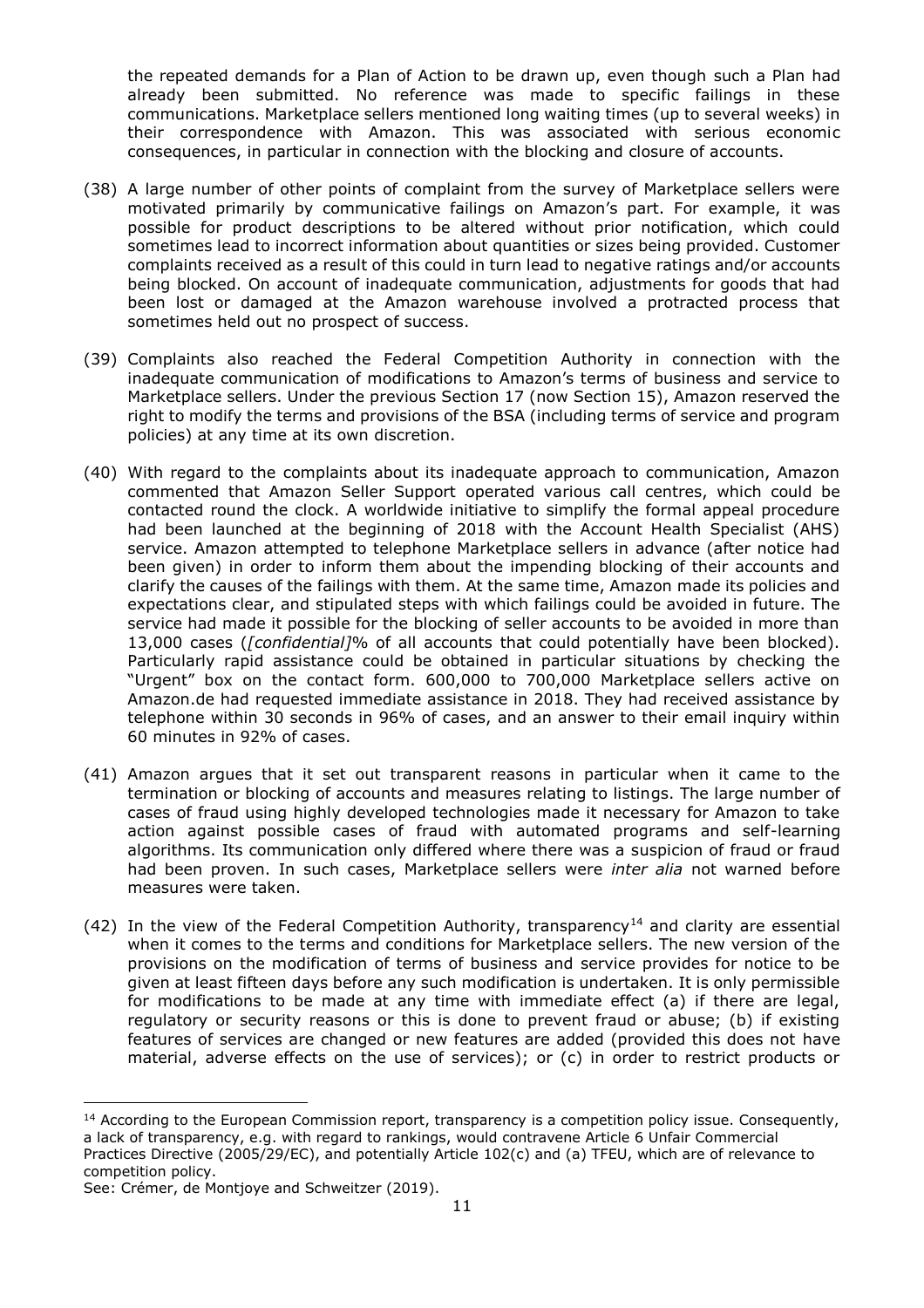activities that Amazon deems to be unsafe, inappropriate or offensive. This modification gives Marketplace sellers greater predictability and a sounder basis for planning.

- (43) The Federal Competition Authority takes note of the efforts described by Amazon to improve its communication, although these efforts – in particular the AHS service – were not yet reflected in the survey of Marketplace sellers. Here, observation of the further development of complaints to the Federal Competition Authority will show whether these measures actually have any effect. The Federal Competition Authority will not investigate this point of complaint any further for the time being, but reserves the right to take it up again should it be confronted with a relevant number of substantiated complaints.
- (44) Since the survey of Marketplace sellers found that communication with Amazon is a central problem, the Federal Competition Authority has recommended to Amazon that it specify (at least) one contact in its terms and conditions to whom Marketplace sellers could turn directly, and whose functions could consist in the unbureaucratic remedying of communicative deficiencies, as well as mediation between Amazon and Marketplace sellers. The Federal Competition Authority expressly upholds this recommendation because it views it as a measure for the sustainable resolution of this problem.

## **4.4 Indemnification/indemnity**

- (45) One point of complaint raised by the Austrian Retail Association is concerned with Section F.11. of the BSA. This deals with Marketplace sellers' goods (Units) that Amazon has shipped from its warehouse to the seller's customers. If a Marketplace seller uses Amazon's logistics service (FBA), a further indemnification obligation is added *inter alia* to the general indemnification obligation set out in Section 6. This arises in relation to claims in connection with Units, irrespective whether title over them has transferred to Amazon or not, including all Units that Amazon has identified as the Marketplace seller's pursuant to Section F.4, irrespective whether these Units are the actual articles the Marketplace seller shipped to Amazon.
- (46) In the new version of Section F.11., the passage according to which it is insignificant whether the Unit is the actual article the Marketplace seller shipped to Amazon has been deleted. Furthermore, Amazon has made a modification to the provisions on the general indemnification obligation (Section 6). They now no longer provide for an indemnification obligation to be triggered by actual or claimed breaches of the BSA, but by failure to comply with applicable legislation; moreover, indemnification obligations towards Marketplace sellers have been introduced for Amazon.
- (47) As a matter of principle, it is to be noted with regard to Section F.11. that Amazon has a legitimate interest in economic, efficient warehousing, which doesn't make it possible for instance to separate the inventories of different Marketplace sellers (including Amazon itself). However, this interest is not sufficient to justify an indemnification obligation, irrespective whether a Unit is the actual article that was originally shipped by the Marketplace seller to Amazon. On the basis of the deletion of this passage and also the modifications made to Section 6, the Federal Competition Authority will not investigate this point of complaint further.

## **4.5 Exclusion of liability/limitation of liability**

- (48) In its complaint, the Austrian Retail Association criticised the fact that Sections 7 and 8 of the BSA provided for a far-reaching exclusion of liability or far-reaching limitation of liability in favour of Amazon.
- (49) In the revised BSA, Section 7 has been deleted without replacement, and Section 8 (now Section 7) has been reformulated to the extent that, as a matter of principle, both parties are only liable for damages suffered as a result of wilful misconduct or gross negligence. Liability for minor negligence is provided for in relation to injuries to life, body or health and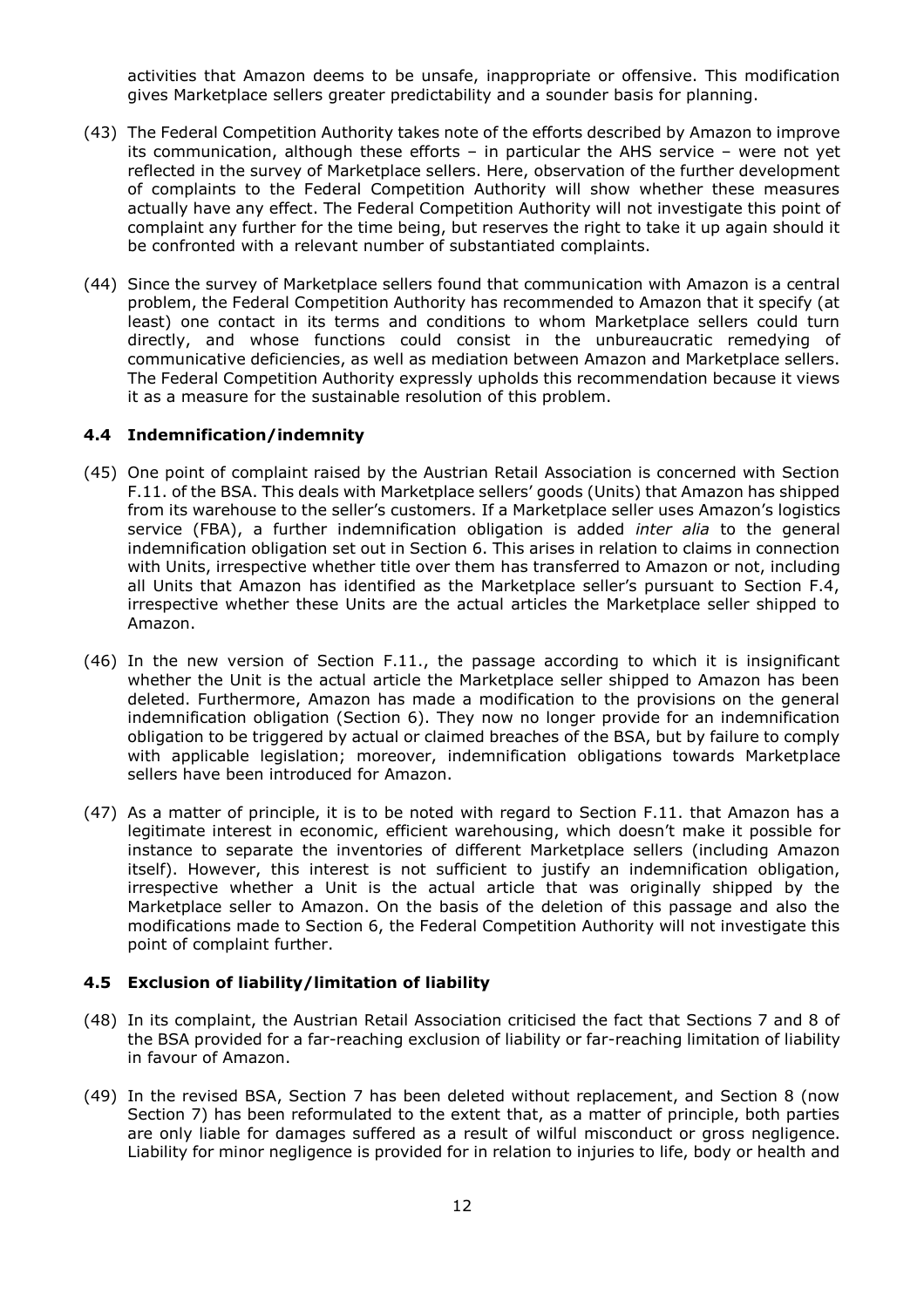foreseeable, typically occurring damages that result from the breach of fundamental contractual obligations.

- (50) An exclusion of liability concerning the Fulfilment by Amazon service (Section F.13.), with which Amazon had repudiated all the obligations of a bailee or warehousekeeper, and with which the Marketplace sellers who used this service waived all the rights of a bailor, has been deleted without replacement – just like the indemnification obligation in connection with this service (Section F.12.).
- (51) On the basis of the modifications to the BSA that have been cited, the Federal Competition Authority will not investigate these points of complaint further.

#### **4.6 Restrictions on the marketing of products**

- (52) A quarter of the Marketplace sellers who were surveyed stated that their businesses had been debarred once from marketing particular products in the past, although other Marketplace sellers on Amazon (incl. Amazon itself) had continued to be able to offer these products for sale. One reason for sellers' debarment frequently cited by Amazon was that doubts had been raised about the authenticity of the product marketed by the Marketplace seller. Here, the suspicion was expressed by respondents that Amazon was removing competing offers from the Marketplace without adequate grounds.
- (53) Respondents also referred to the fact that, in cases where there were restrictions on the marketing of a product, the reasons for this were not communicated immediately and clearly by Amazon, as a result of which Marketplace sellers were also unable to set out their view of the matter appropriately. Furthermore, in the context of the approval process for products that could potentially be problematic/dangerous, it was not always possible to find out why the marketing of a product was not allowed. The complaints therefore pointed to overlaps with Amazon's communication policy, which is generally perceived to be inadequate.
- (54) Amazon claimed that most Marketplace sellers were able to decide freely which products they marketed on the platform. Restrictions might be imposed by selective distribution systems, "under which suppliers stipulate particular criteria that have to be fulfilled" before the sale of their products was permitted via online marketplaces. These systems may stipulate both a complete prohibition on products' sale via online marketplaces and particular conditions under which they have to be sold.
- (55) Furthermore, Amazon stated that the platform reserved the right to limit the "sale of products in the case of safety or other compliance concerns". There were policies that Marketplace sellers had to abide by in this regard. These policies were published on Seller Central. In addition to this, restrictions were in place "in order to prevent cases of abuse at customers' expense." In particular, the sale of counterfeit products was relevant in this respect. Evidence had to be provided by Marketplace sellers that could be used to verify the authenticity of their products. The existing restrictions with regard to product listings applied equally to Marketplace sellers and Amazon Retail.
- (56) Some restriction on the marketing of products may undoubtedly be required on account of both various legal aspects and other compliance concerns. In the view of the Federal Competition Authority, it is of material significance that the criteria that may lead to an offer being restricted are, on the one hand, communicated transparently and, on the other hand, also applied in an objective, non-discriminatory fashion to both Marketplace sellers and Amazon Retail. Subject to the presupposition that – as claimed by Amazon – these conditions will be fulfilled in future, the Federal Competition Authority will not investigate this point of complaint further for the time being.

## **4.7 Logistics**

(57) According to the statements made by Marketplace sellers, the delivery times visible to customers play a decisive role with regard to their possible levels of turnover. This was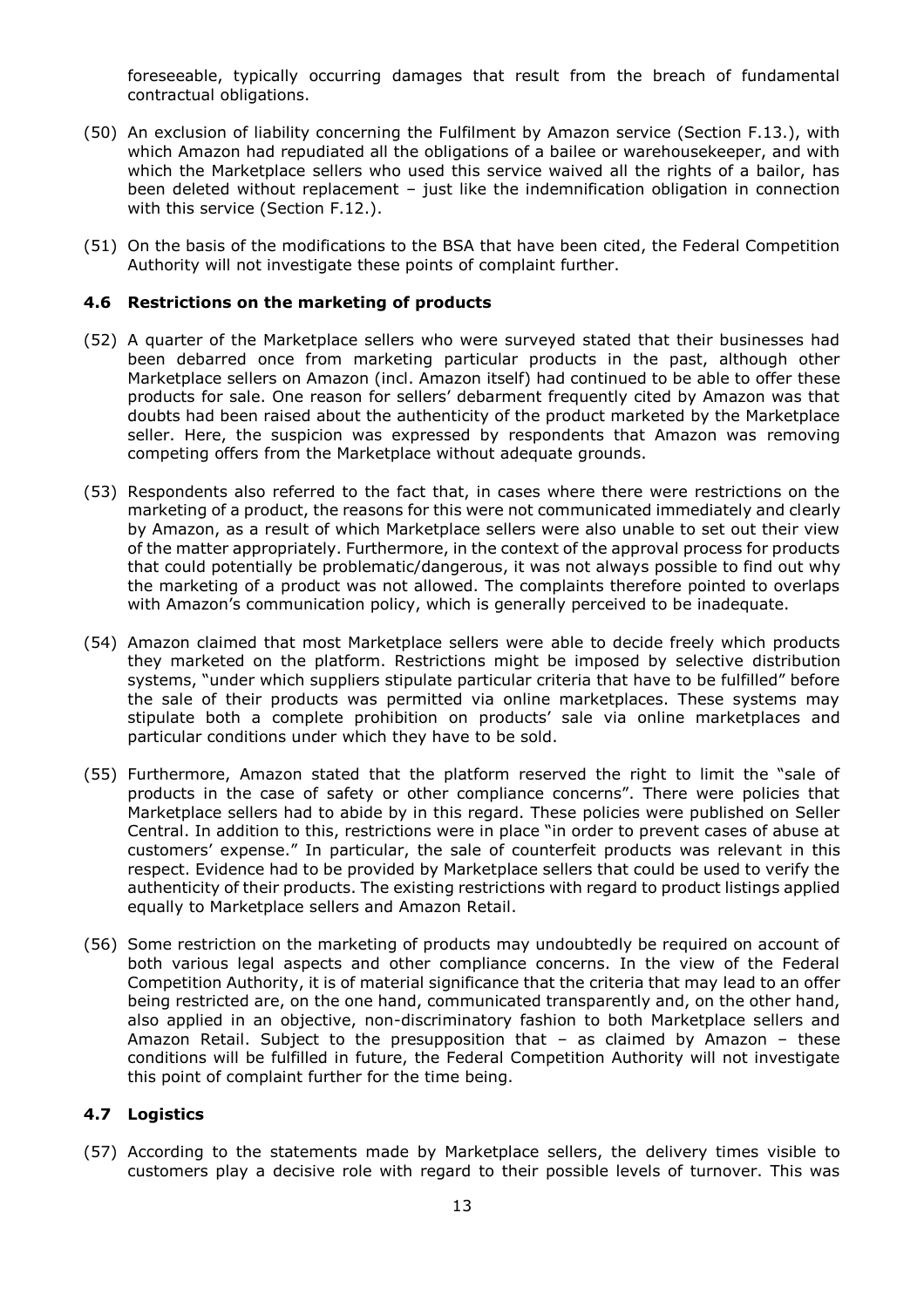exemplified for a large number of Marketplace sellers by one respondent who stated, "Amazon limits Austrian sellers' turnover by setting transport times that are too long (six to nine working days), instead of the two to three working days that would be realistic, although all the criteria for a top rating have been fulfilled. This stops many customers from ordering because of course the delivery date is too far in the future, although the goods are actually delivered much earlier. This makes a difference of 50% here."

- (58) Particular significance attaches in this respect to Christmas trading, which contributes a significant proportion of many retailers' annual turnover. Some Marketplace sellers reported that Austrian Marketplace sellers' delivery times to Germany during the Christmas 2018 trading period were raised to a shipping time of six to nine working days, irrespective of how their delivery service had actually performed in the past. The delivery times Amazon quoted as of autumn 2018 were also corrected upward if Marketplace sellers posted shipments less than 1.5 kg as letters instead of shipping them as parcels. Complaints have also been made to the Federal Competition Authority about delivery times not being kept to on account of national public holidays.
- (59) According to Marketplace sellers' statements, Amazon exerted pressure on them to use other Amazon services, in particular by making sales more difficult if these services were not used. One frequently mentioned example of this was the Fulfilment by Amazon (FBA) service. Under FBA, Marketplace sellers ship their products to an Amazon logistics centre. For Austrian Marketplace sellers, these logistics centres are mainly located in Germany, Czechia and Poland. Amazon subsequently stores the goods, ships them to customers, provides customer service and processes returned goods (as well as providing other optional services, such as packaging).
- (60) It was argued in many responses that the use of FBA gave the Marketplace seller in question advantages with regard to delivery times and rankings compared to Marketplace sellers who organised their deliveries independently. In particular, this was even the case when the seller's delivery service had previously achieved close to 100% punctuality levels. Marketplace sellers who distributed their products via FBA were not affected by the increase in delivery times during the Christmas 2018 period discussed in para. 58, and were therefore able to avoid a fall in turnover in their important Christmas trading. Some of the respondents assumed that Amazon wished to "force" Marketplace sellers to use FBA in this way.
- (61) Amazon claimed that Marketplace sellers were "free to select their parcel service provider, unless they use a special service such as Seller Fulfilment Prime or Fulfilment by Amazon." Marketplace sellers who organised their deliveries independently gave a "delivery promise", which "is a factor in the setting of processing and delivery times." The standard shipping time from Germany to remote areas (which also included Austria) was two to three working days. The Marketplace seller's estimated delivery time also depended on the chosen forwarding agent.
- (62) Furthermore, Amazon explained that adjustments to the estimated delivery time were made on account of bad weather or during the high season in a non-discriminatory fashion for all Marketplace sellers who organised their deliveries independently. "Especially during high seasons", Amazon provided for "a safety buffer in order to ensure that products could actually still be delivered in good time." By contrast, those Marketplace sellers who made use of FBA "avail themselves of Amazon's own Fulfilment network and delivery chain, and therefore do not have to rely on third-party providers."
- (63) With regard to the pressure to use further Amazon services such as FBA, Amazon stated that Marketplace sellers "decide freely whether they use the additional service offer (delivery services, for instance) or not."
- (64) The Federal Competition Authority regards it as indisputable that there will be seasonal peaks in activity in the field of logistics (in particular at Christmas) that may have an impact on the average delivery time of e-commerce parcels. In this respect, there is a legitimate interest in the most realistic possible estimated delivery times from the customers' point of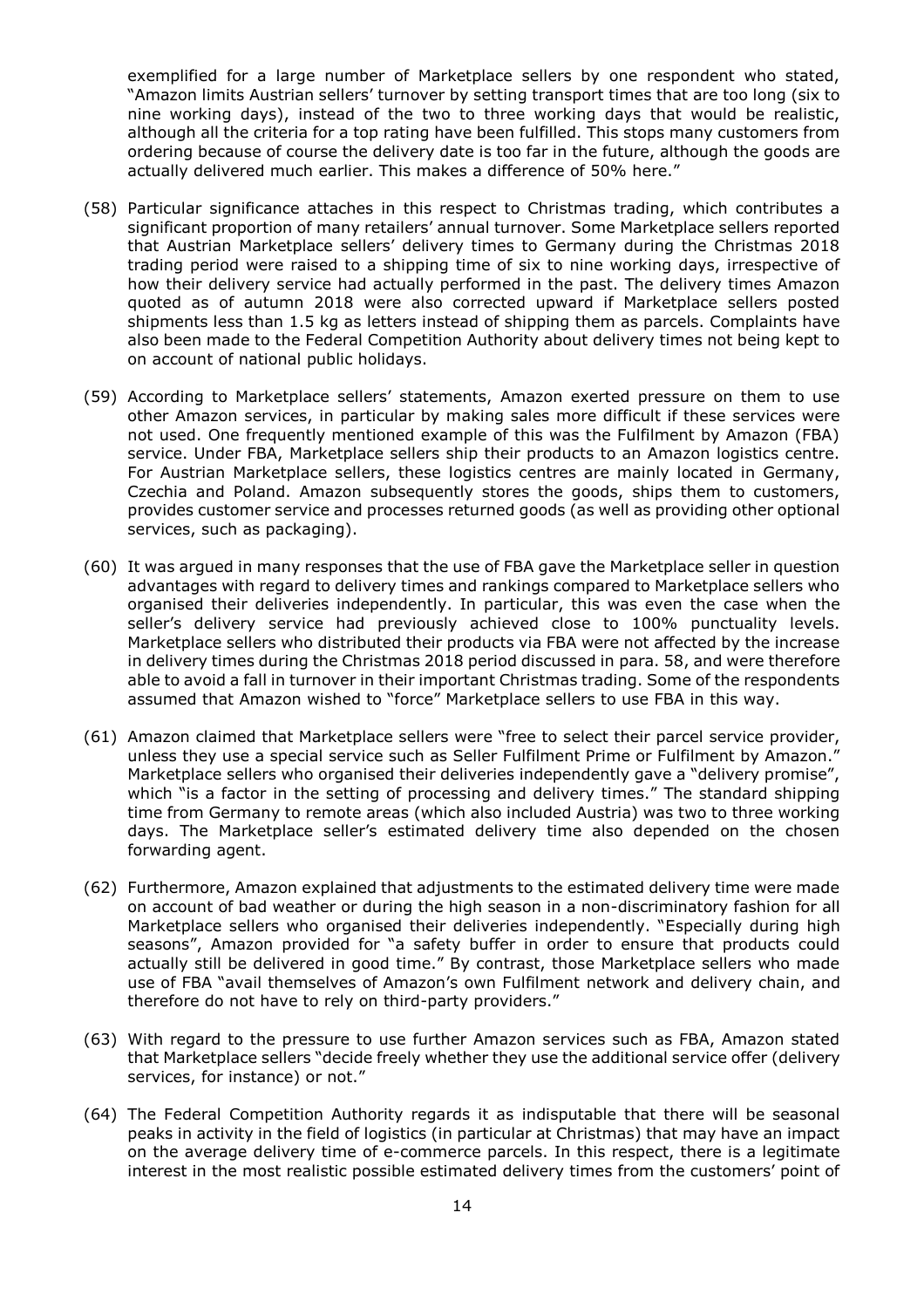view. The Federal Competition Authority takes note of Amazon's submission that, in considering these seasonal fluctuations, it pursues a non-discriminatory approach towards all Marketplace sellers who organise their deliveries independently. In the view of the Federal Competition Authority, however, the principle of non-discrimination should apply between Amazon itself, FBA Marketplace sellers and non-FBA Marketplace sellers. Unequal treatment with regard to the calculation of estimated delivery times for which there is no objective justification is certainly to be refrained from. As far as this point is concerned, Amazon has so far failed to adequately refute the accusation of unequal treatment, in particular between those Marketplace sellers who use FBA and those who do not use FBA.

(65) No conclusive assessment of the role of logistics for Austrian Marketplace sellers can therefore be made for the time being. The respondents' turnover generated from German customers amounts to approximately 75% of their total turnover. The falls in turnover experienced when the estimated delivery time is increased are to be assessed as considerable. A strategic restriction of Austrian Marketplace sellers' potential turnover during what is traditionally the most important time of year for the retail trade is to be avoided. In this respect, the further investigation of this point will depend in particular on the further development of the complaints received by the Federal Competition Authority.

#### **4.8 Disclosure of purchasing prices**

- (66) Marketplace sellers stated that, in some cases, Amazon obtained knowledge of purchasing prices and supplier information. A quarter of the respondents said that Amazon had demanded information about purchasing prices from their businesses (e.g. indirectly by means of the disclosure of manufacturers' invoices or as part of its turnover tax service). When conducting the survey, the Federal Competition Authority received contradictory responses about whether this information was demanded by Amazon on a compulsory basis. For example, when requests were made for the provision of supplier invoices, it was unclear to some Marketplace sellers whether they would be allowed to redact purchasing prices. Other Marketplace sellers emphasised explicitly that they had made use of the option to redact their purchasing prices. Some businesses' redacted invoices had been rejected repeatedly, and only the unredacted versions accepted by Amazon. FBA Marketplace sellers reported that, in cases where damages were suffered, invoices with unredacted purchasing prices had been demanded for the purposes of reimbursement. Purchasing prices had to be provided under Amazon's turnover tax service. Participating Marketplace sellers were additionally called upon to provide figures from transactions that were processed outside Amazon's systems.
- (67) According to Marketplace sellers' statements, supplier invoices had to be provided for the approval and authentication of products, while it was not allowed for suppliers' addresses to be redacted when these invoices were provided. Thanks to the partial disclosure of purchasing prices and suppliers' details, Amazon obtained detailed, commercially relevant information that could be used by Amazon to the disadvantage of Marketplace sellers.
- (68) Amazon stated that the disclosure of Marketplace sellers' purchasing prices was "as a matter of principle not" demanded, but was merely necessary in "a few exceptional cases". When the authenticity of a product was being examined, Marketplace sellers were "asked to provide evidence from which it is apparent that the goods have been acquired directly from an authorised distributor or directly from the manufacturer." Amazon's attention was drawn to counterfeit products again and again, as a result of which these checks had become necessary. In this respect, however, Marketplace sellers were expressly told "that they can redact the purchasing price." When reimbursements were paid, Amazon only demanded the disclosure of purchasing prices where there was "disagreement about the level of the reimbursement". Under the Amazon turnover tax service, the disclosure of purchasing prices was merely requested "in relation to cross-border transactions involving goods in order to meet tax declaration obligations that are consequent upon such transactions," but was not obligatory.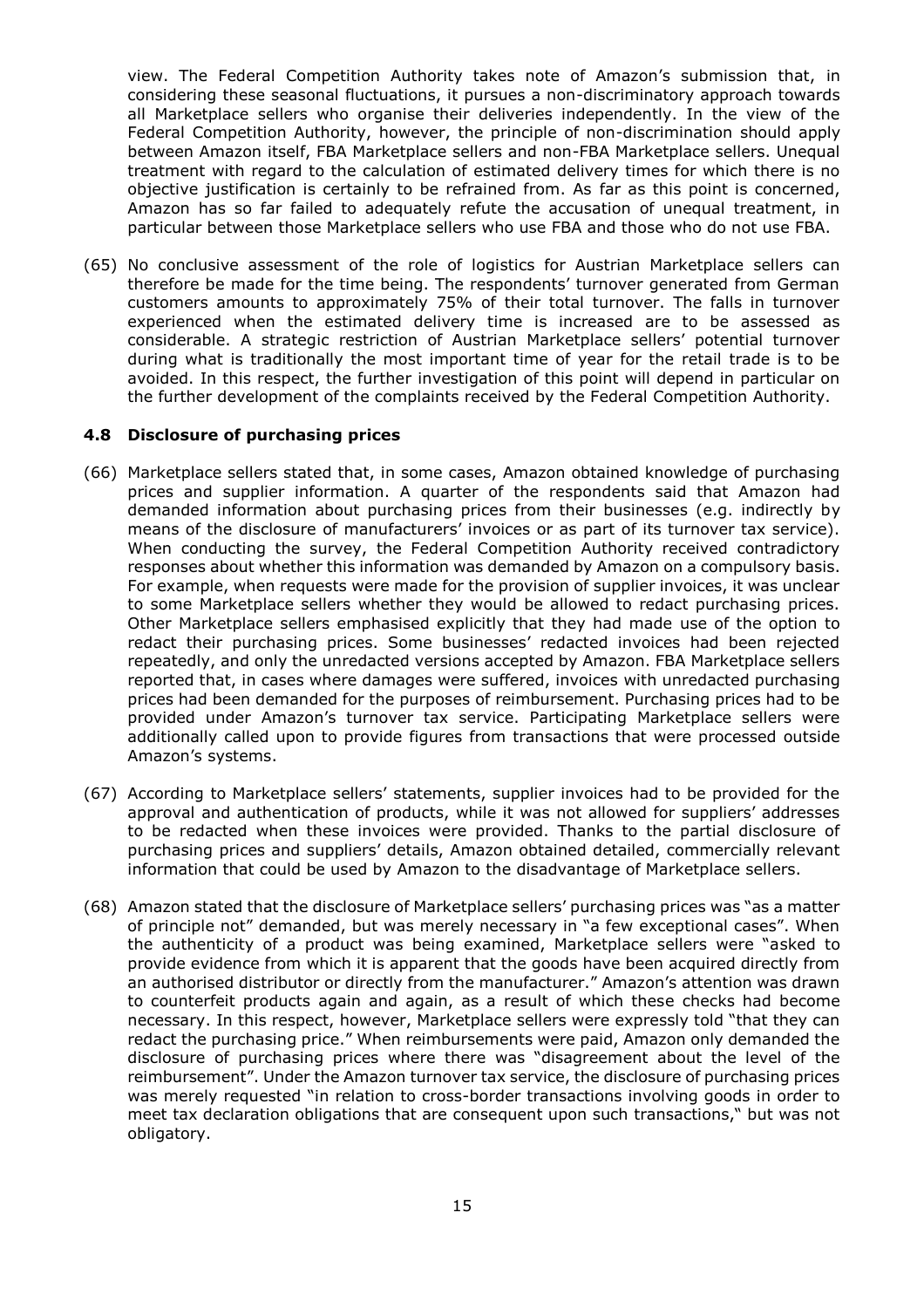(69) In the view of the Federal Competition Authority, Amazon is to be afforded sufficient opportunity to halt the sale of counterfeit products and trademark infringements, which is also to be welcomed from customers' point of view. The survey of Marketplace sellers has revealed what is, for the present, an inconsistent picture with regard to the obligatory disclosure of purchasing prices and supplier information. Further investigation of this topic by the Federal Competition Authority is not indicated for the time being. In this connection, reference may also be made to the European Commission's ongoing proceedings against Amazon.

# **4.9 Returns, adjustments and storage**

- (70) Marketplace sellers claimed that the actual handling of the A to z Guarantee by Amazon made fraud by customers possible. 61% of Marketplace sellers who were surveyed stated that Amazon demanded the reimbursement of the purchase price from their business when unjustified returns were received from customers. Used and counterfeit goods were returned and charges reclaimed for goods that had allegedly not been delivered. The costs of unjustified adjustments were primarily borne by Marketplace sellers and not by Amazon itself. Amazon made it difficult for Marketplace sellers to claim charges back from Amazon that had been made on account of unjustified adjustments. In particular, the period allowed for the submission of objections was very short in this connection (three days).
- (71) FBA Marketplace sellers' returns were sent to the Amazon warehouse. Since it was expensive and uneconomic to have goods returned to Austria, Austrian FBA Marketplace sellers found it difficult, if not impossible to inspect returned goods. Marketplace sellers stated that it was not possible for goods to be returned from the Amazon warehouse to Austrian addresses, as a result of which they could only be sent back via German addresses, from where they were forwarded to Austria. The higher costs made it difficult to inspect returns and therefore gave Marketplace sellers an incentive to accept any decision taken by Amazon.
- (72) Amazon claimed that the A-to-z Guarantee<sup>15</sup> (which covers rights to refunds that go "beyond the statutory requirements") was beneficial for all Marketplace sellers because they "profit from the customer confidence protected by the A-to-z Guarantee and achieve turnover without having to be known for special service or particular product quality themselves."
- (73) With regard to its actual returns practice, Amazon stated this distinguished between Marketplace sellers who made use of the FBA service and those who organised their deliveries independently. FBA Marketplace sellers' goods were returned to the Amazon warehouse. An employee there used a "software-based dynamic checklist" to determine the condition of the articles. If unsellable or used articles had been used "properly" ("within the meaning of the refund policies") by the customer, "the products go back (without any offer of indemnity) into the Marketplace seller's inventory as unsellable". The seller could have these products shipped to him from the Amazon warehouse within a period of thirty days, or have the products disposed of directly by Amazon.
- (74) Amazon explained that the goods of Marketplace sellers who organised their deliveries independently were both shipped from and returned directly to the Marketplace seller's address. The Marketplace seller subsequently decided themselves whether the article in question "can be sold again and whether the preconditions of the refund policies for customers are fulfilled." If the customer was not in agreement with the seller's decision, they could "submit an A-to-z Guarantee request, subject to particular preconditions." Amazon decided on this request, possibly obtaining further information from the Marketplace seller and/or the customer. If the A-to-z Guarantee request was accepted, the Marketplace seller could "appeal against the decision", but the power to make the final decision had to lie with Amazon in the interests of the consistent application of the current

<sup>&</sup>lt;sup>15</sup> Amazon's A-to-z Guarantee covers the condition and prompt delivery of articles purchased from Marketplace sellers. On the relevant terms, see:

https://www.amazon.de/gp/help/customer/display/ref=hp\_lpmp\_aaz?nodeId=201889410.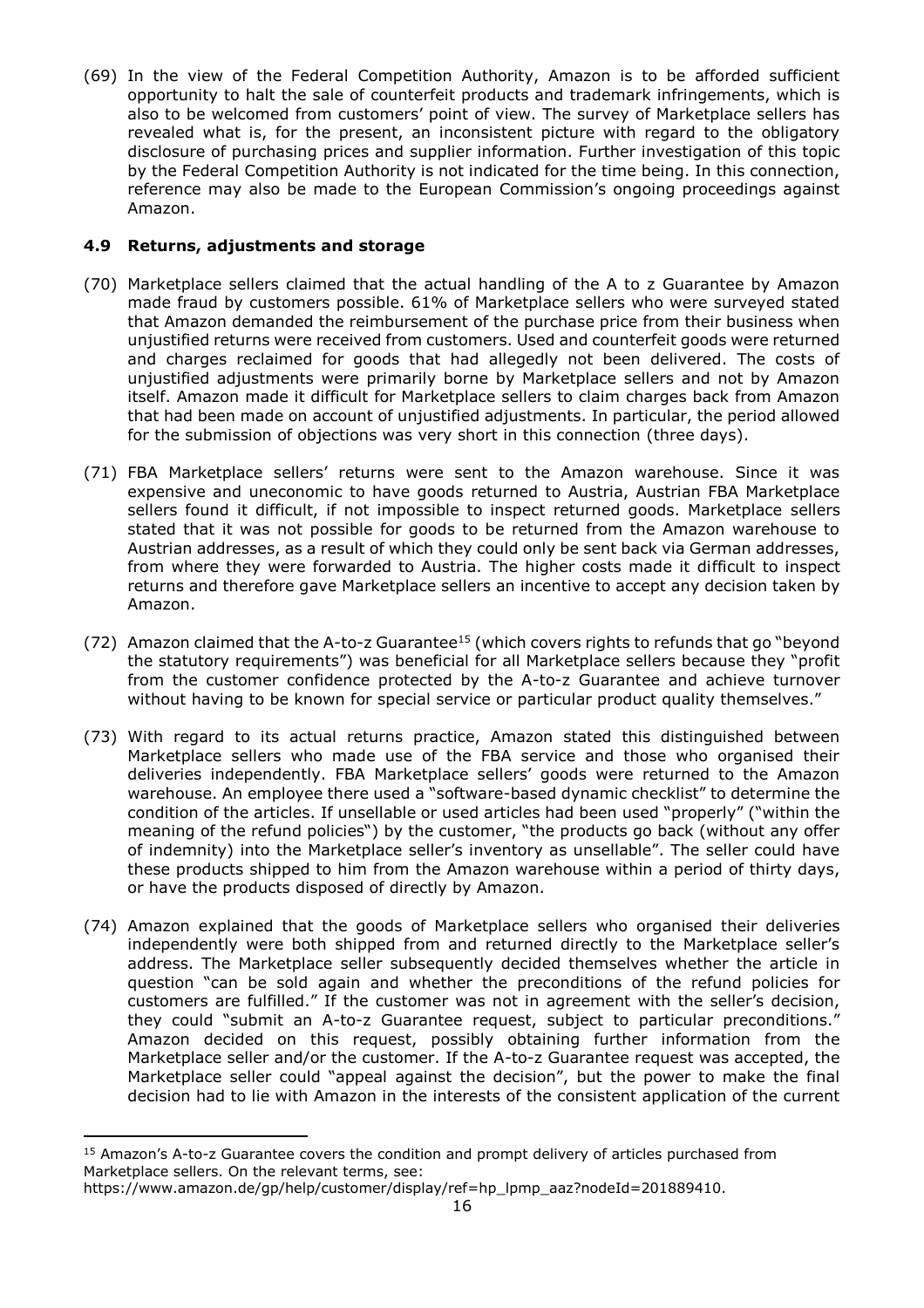refund policies. The detection of fraud was "all the more difficult" among Marketplace sellers who organised their deliveries independently "because Amazon neither originally shipped the goods nor processed their return." The Marketplace sellers affected "certainly" had "the option open to them to document the shipping and return processes" so that evidence could be provided.

- (75) Furthermore, Amazon claimed it was possible for goods to be returned from the Amazon warehouse directly to Austria, and this option was also used by Marketplace sellers. "[C]ross-border shipping" was clearly "more expensive" than "shipping within a single country."
- (76) The Federal Competition Authority takes note of Amazon's submission with regard to returns to Austria, and will provisionally refrain from investigating this point further.
- (77) In the view of the Federal Competition Authority, a fair approach by Amazon towards the platform's customers with regard to returns deserves to be welcomed. The argument put forward by Amazon that Marketplace sellers were able to profit indirectly from this fair dealing through higher sales on the Marketplace is also comprehensible. Nevertheless, the distribution of the costs of this returns policy in accordance with the principle that costs should be borne by those who cause them is desirable, partly in order to maintain incentives for measures to prevent returns. There would be competition policy concerns if Amazon used its market power as an online trading intermediary to pass on the costs of its returns policy one-sidedly to Marketplace sellers.
- (78) It is material for the Federal Competition Authority that Marketplace sellers are able to contest Amazon's decisions about reimbursements within an appropriate period. If this were not the case, Amazon might have an incentive to pass on the costs of a returns practice that goes beyond the fair dealing of the A-to-z Guarantee solely or mostly to Marketplace sellers, and at the same time to profit from an enhanced reputation among customers that would be accompanied by higher sales. Section S-3.2 of the revised BSA has extended the appeal period for Marketplace sellers in the case of reimbursements approved by Amazon under the A-to-z Guarantee from three to thirty days. This represents a material improvement for Marketplace sellers.

## **4.10 Ranking of products and Marketplace sellers**

- (79) Marketplace sellers claimed that product and Marketplace seller rankings were calculated intransparently and arbitrarily. 58% of the respondents stated that rankings were not calculated on the basis of objective, comprehensible criteria. When queries were made, no information was forthcoming about how rankings were arrived at. In particular, it was noticeable that products sold by Amazon Retail and FBA Marketplace sellers (who therefore used Amazon's own logistics service) were, as a matter of principle, ranked number one and therefore placed in the Buy Box, even when their selling prices were higher. Furthermore, FBA Marketplace sellers had an advantage because negative customer ratings were more likely to be deleted. Generally the use of further Amazon services led to an improvement in the seller's ranking. This was exemplified by the purchase of advertising without which, according to their statements, some Marketplace sellers would hardly achieve any turnover.
- (80) Amazon stated that it took account of "many factors when selecting which products are to be displayed to the customer in search results." These factors certainly did not include the "purchase of advertising space" and the "use of other Amazon service offers". In any event, advertising was clearly labelled as such, for example when "sponsored" products were featured in search results.
- (81) In the view of the Federal Competition Authority, any discrimination against Marketplace sellers who organise their deliveries independently, and therefore also ensure there is competition in the field of logistics services would certainly have to be classified as questionable. It will have to remain open for the time being whether FBA Marketplace sellers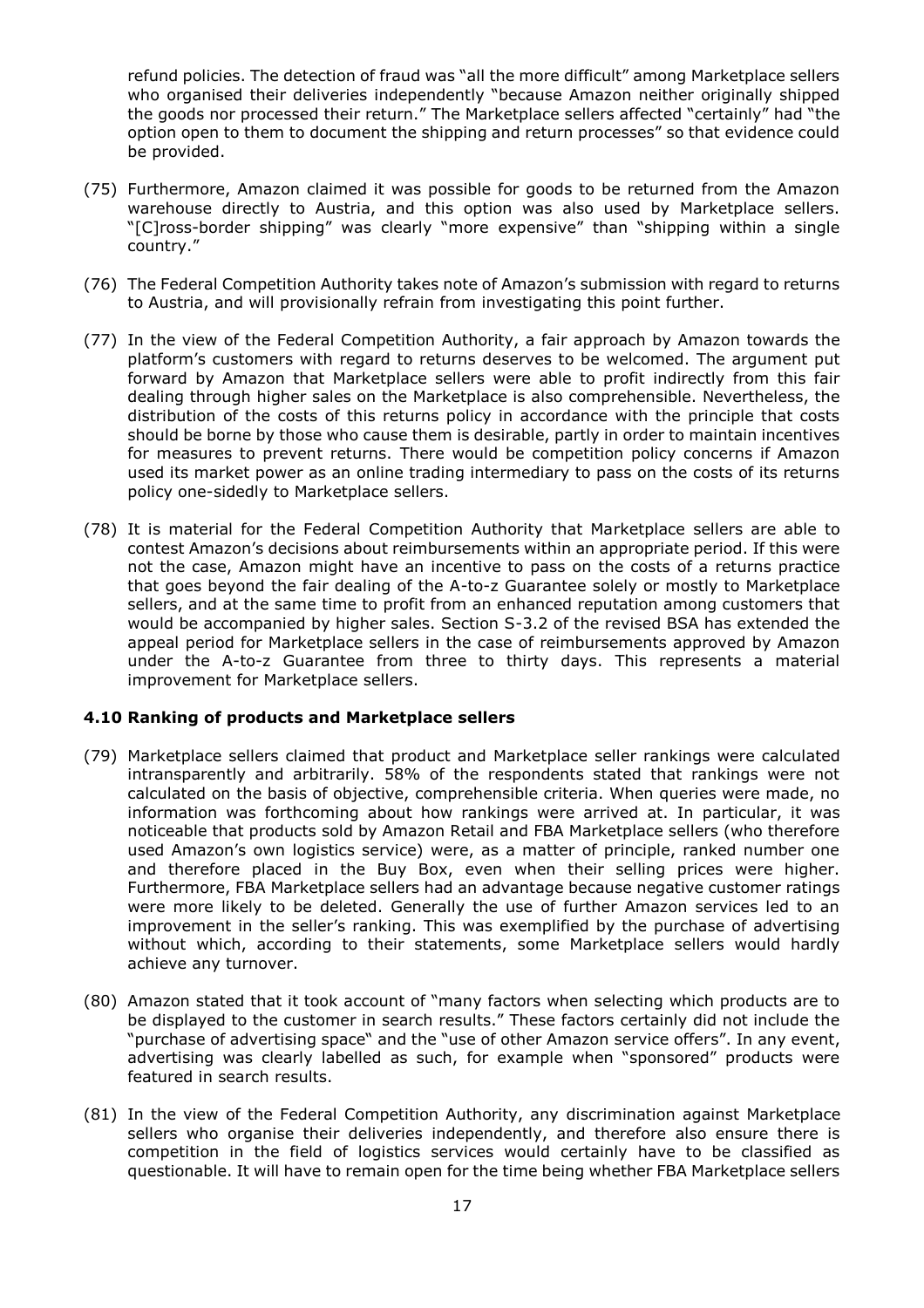are actually given preferential treatment, something that was claimed by survey respondents and vigorously denied by Amazon. In its comment for the Federal Competition Authority, Amazon addressed above all the products displayed to the customer, but not the sequence of offers within a product listing. A better ranking here could also result from the better service offered under FBA in comparison to the independent organisation of deliveries. This means it remains open whether the appearance of preferential treatment for FBA Marketplace sellers in which this results is sufficiently objectively justified. An impression of this kind certainly creates a knock-on effect that makes the use of Amazon's own logistics under the FBA service more attractive. In any event, the Federal Competition Authority shares the opinion expressed by some Marketplace sellers that the rankings on the platform are not to be abused as a tool with which Amazon attempts to extend its own influence. In this context, reference may be made to the EU Online Platforms Regulation, Article 5 of which provides for the main parameters that determine rankings and the reasons for the relative importance of those main parameters to be set out.

(82) In the view of the Federal Competition Authority, the claim made by several Marketplace sellers that advertising had a material influence on successful sales is to be regarded critically in so far it is suggestive of a further extension of Amazon's market position as an online commerce intermediary to the sale of an additional offer (advertising). Provisionally, however, this point will be left in abeyance in so far as no adequate indications have come to light that Amazon fails to adequately identify advertised products as such.

## **4.11 Licensing**

- (83) The provision in Section 4 of the BSA according to which every Marketplace seller has to grant Amazon a royalty-free, non-exclusive, worldwide, perpetual right and licence to use, reproduce, perform, display, distribute, adapt, modify, re-format, create derivative works of and exploit Marketplace sellers' materials was described as questionable by the Austrian Retail Association in its complaint.
- (84) Here, as a result of the new version of the provision to which Amazon has committed itself, this has been limited to the granting of a royalty-free, worldwide, non-exclusive right and licence for Amazon Services or other products and services that lasts for the duration of the Marketplace seller's intellectual property rights.
- (85) On the basis of the modification that has been made, the Federal Competition Authority will not investigate this point of complaint any further.